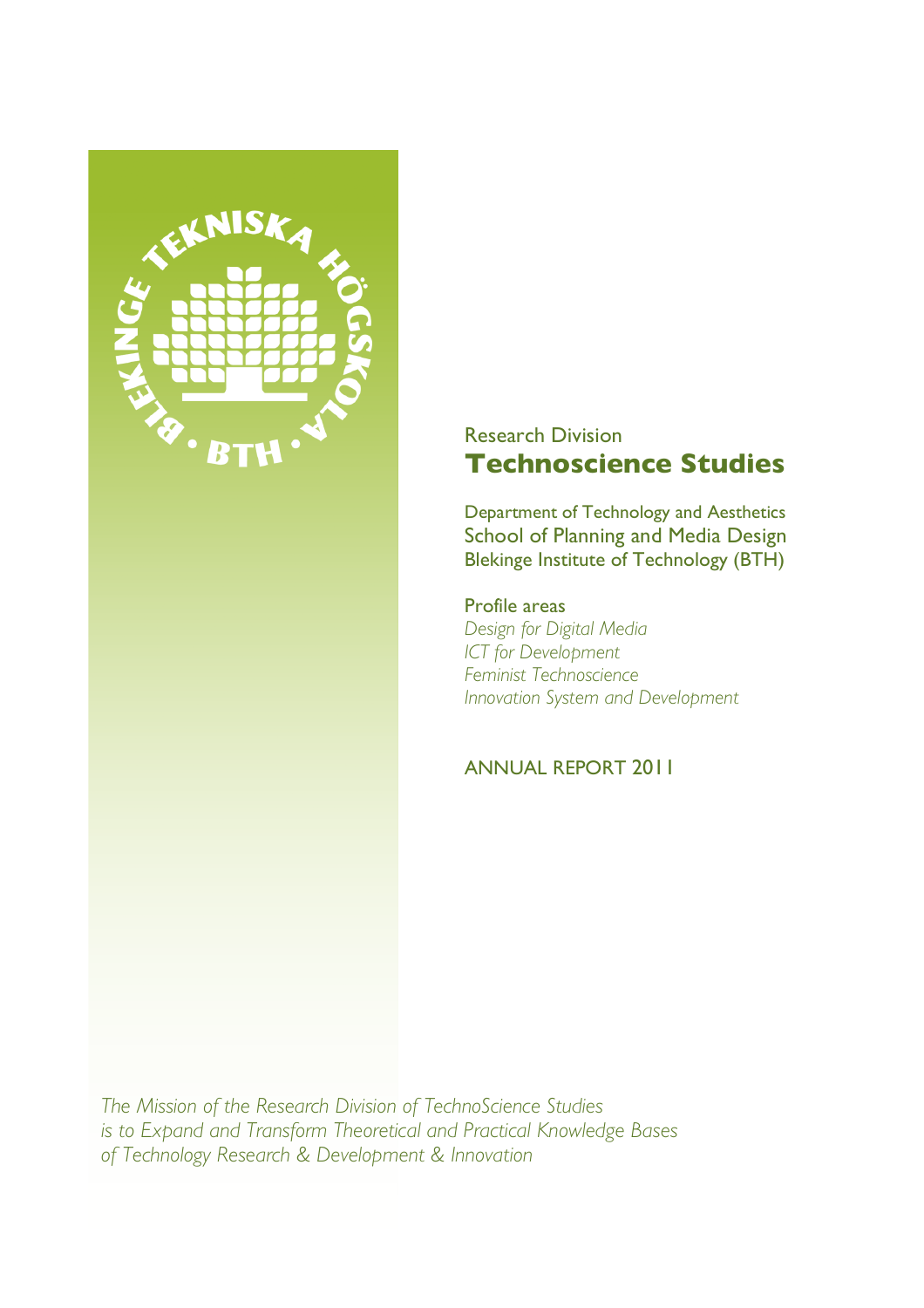# **Contents**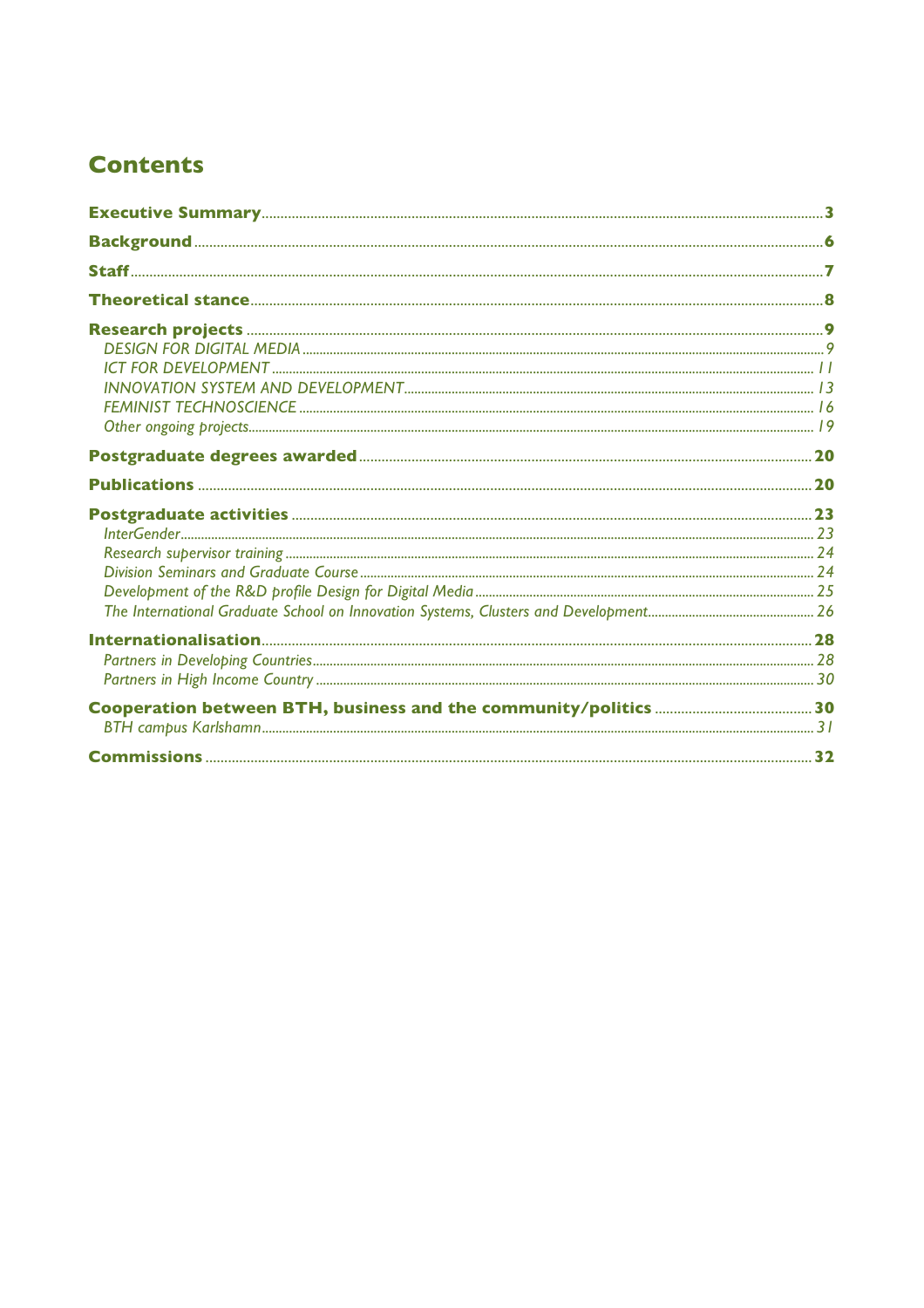### **Executive Summary**

The activities at the Research Division of Technoscience Studies (ToS) during 2011 are characterised by high number of examination and PhD students, high degree of external funding and international collaboration as well as development of an International Graduate School on Innovation Systems, Clusters and Development. ToS includes four main profile areas namely Design for Digital Media, ICT for Development, Innovation System and Development and Feminist Technoscience. ToS is closely linked to the undergraduate education with its profiled programmes of Digital Game, Digital Audio Production, Digital Visual Production and Web Development engaging more than 300 students.

The highly appreciated cooperation with and support from the local government of Karlshamn and the Bank of Karlshamn continued during 2011 within the context of NetPort. To participate in developing NetPort as a strong innovation system is an inspiring driving force for ToS, which thus is fulfilling one of the core values in the profile of BTH.

One adjunct professor at ToS, Gerhard Bax, was installed at BTH academic ceremony in October.

During the year *one doctorate* degree in the PhD program Technoscience Studies was earned by Maria Bäcke with her thesis titled *Power Games: Rules and Roles in Second Life*. *Five licentiate* degrees were obtained by Rebecka Molin with her thesis *A Sight/Site for Transparency or Opacity? Notes on Knowledge Production and Feminist Technoscience*, by Charles Otine with his thesis *Participatory approach to data warehousing in health care: UGANDA'S Perspective*, by Lydia Mazzi with her thesis *Geographical Information Technologies for Road Infrastructure Maintenance in Uganda*, by Joshua Mutambi with his thesis *Stimulating Industrial Development in Uganda through Open Innovation Business Incubators* and finally by Julius Ecuru with his thesis *Fostering Growth in Uganda's Innovation System*.

One new doctoral student, Linda Paxling, was admitted during 2011. She is doing her research within the fields of M4D linked to ICT4D, Feminist Technoscience, Postcolonial Technoscience and Cyborg Anthropology.

Three PhD students are doing their research within the International Graduate School for Innovation Systems, Clusters and Innovations. The Graduate School is an initiative by ToS via the Scandinavian Institute for Competitiveness and Development (SICD) and in collaboration with PACF (PanAfrica Competitiveness Forum) and Universidad Mayor de San Simon (UMSS), Cochabamba, Bolivia. Tomas Kjellqvist, who is the managing director of the International Graduate school, has during the year anchored the Graduate School in several international, academic and funding networks. A consortium is planned with the following actors in an initiating phase – the Institute of Economic Research on Innovations, Tschwane University, South Africa, the Nelson Mandela African Institute of Science and Technology, Arusha, Tanzania, UMSS, Bolivia, UNU – Merit, Maastricht, Netherlands, Aalborg University, Denmark, BTH, Research Policy Institute, Lund University, Sweden.

One of the PhD students is a public sector doctoral student being a staff member of the local government of Karlshamn as well. This is a result of the cooperation between ToS, the local government of Karlshamn and NetPort within the project X-ovation.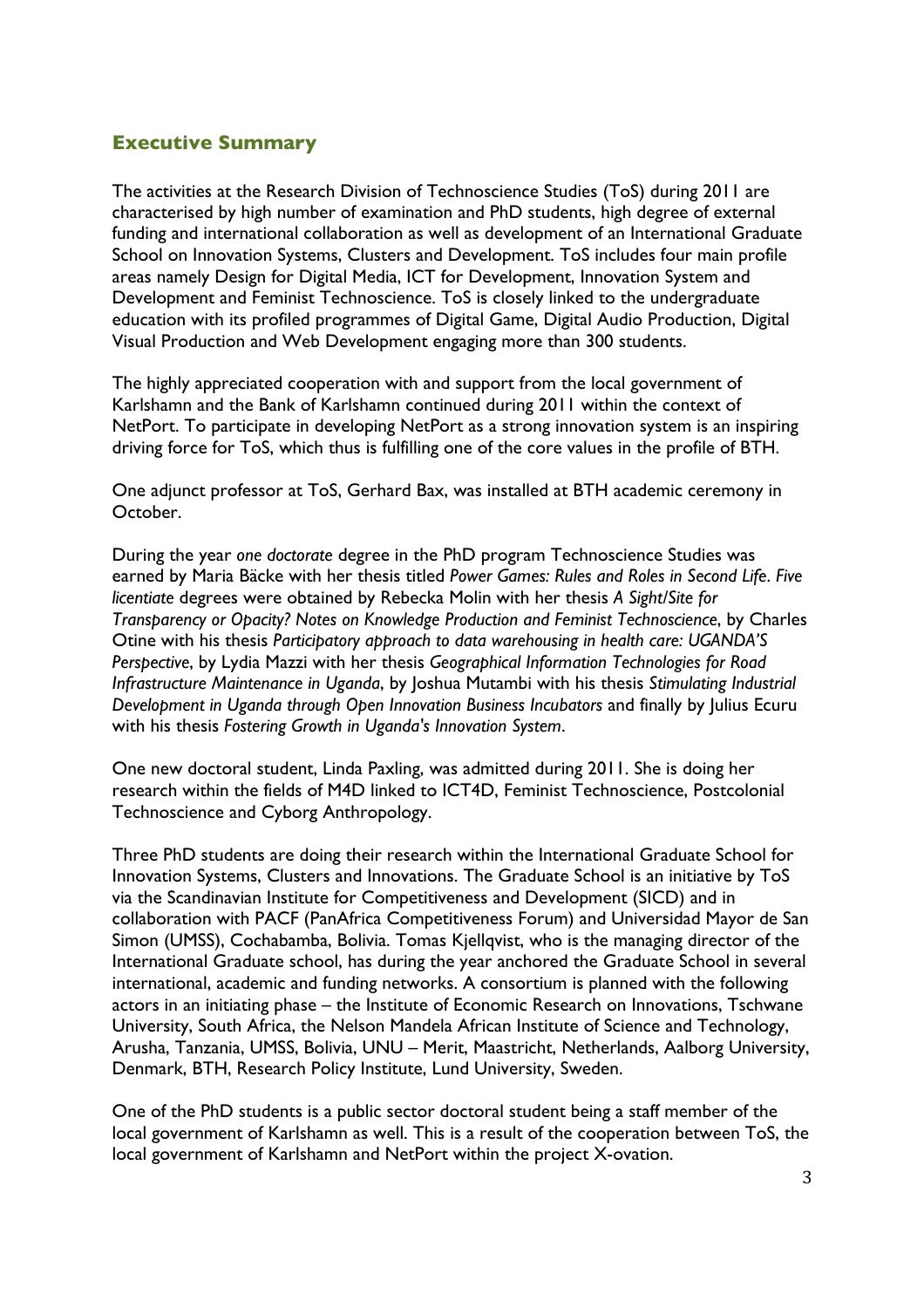During the year ToS had thirteen active doctoral students within the PhD programme. The ties of ToS to international R&D collaboration were strong, with specific links to Norway, Denmark, Tanzania, Uganda, Bolivia, Ghana, Italy and Germany.

The R&D program within the profile of Design for Digital Media was strengthened during the year and now comprises one guest professor, three internal research supervisors, three doctoral students and one university lecturer doing research. The profile is linked to the Swedish Faculty for Design Research and Research Education, at which ToS is a member. The recruitment of a new professor in the profile failed because of no competent applying candidates. This is a challenge for us, which we share with other new knowledge fields requiring interdisciplinary competences. The programme and linked activities are presented below.

The regional relevance of the research is enhanced by involvement and collaboration in NetPort and its profile New Media. Research and undergraduate education are strongly intertwined and result in establishment of companies by students within media technology and especially so within digital game. The research project X-ovation includes innovative development processes at the municipality of Karlshamn as well as driving forces for cooperation, from which the regional development is benefitting. Pirjo Elovaara and Linus de Petris from ToS have central roles in the project. The international PhD students of ToS contribute directly to solve acute problems in their respective home countries like digital education resources for rural secondary schools, digital systems handling serious diseases and other systems for vital infrastructures in society.

BTH strategic plan 2009 – 2012, goal area number 5, concerns collaboration with developing countries. ToS was during the year strong in realising this goal not only in doctoral training and research, but also as witnessed by the following.

SPIDER (The Swedish Program for ICT in Developing Regions) has sponsored the R&D project iFarms - Leveraging mobile platform technology to address the information and development needs of marginalised communities (rural and urban poor) with Peter Okidi Lating ar project manager. In the final phase Pirjo Elovaara and Kerstin Gustavsson have participated in the project with their competences in participatory ICT development processes. The project was finalized in the end of the year with the following main results. An open source solution for iFARMs was developed and deployed for use by farmers. A project-based pedagogical method of learning was successfully used for training the student software developers. iFarms shows that innovations and sustainability can emerge out of triple helix relationships as long as the conflicts and contradictions inherent in such relationships are continuously addressed.

ToS via The Scandinavian Institute for Competitiveness and Development (SICD) have two Sida funded R&D projects. One is the project "Innovative Clusters Closing the Gap between University and Society in East Africa - a living proof of mode 2 excellence?" with Birgitta Rydhagen as project manager and with a budget frame of 3 190 000 SEK during 2010 – 2012. The other project is "Solar power to the poor people: Using innovative clusters to develop business models for technology transfer" with Tomas Kjellqvist as project manager and Erik von Bahr assisting and with a budget frame of 4 400 000 SEK during 2010 – 2012. The advisory group linked to SICD was expanded with the well known innovation expert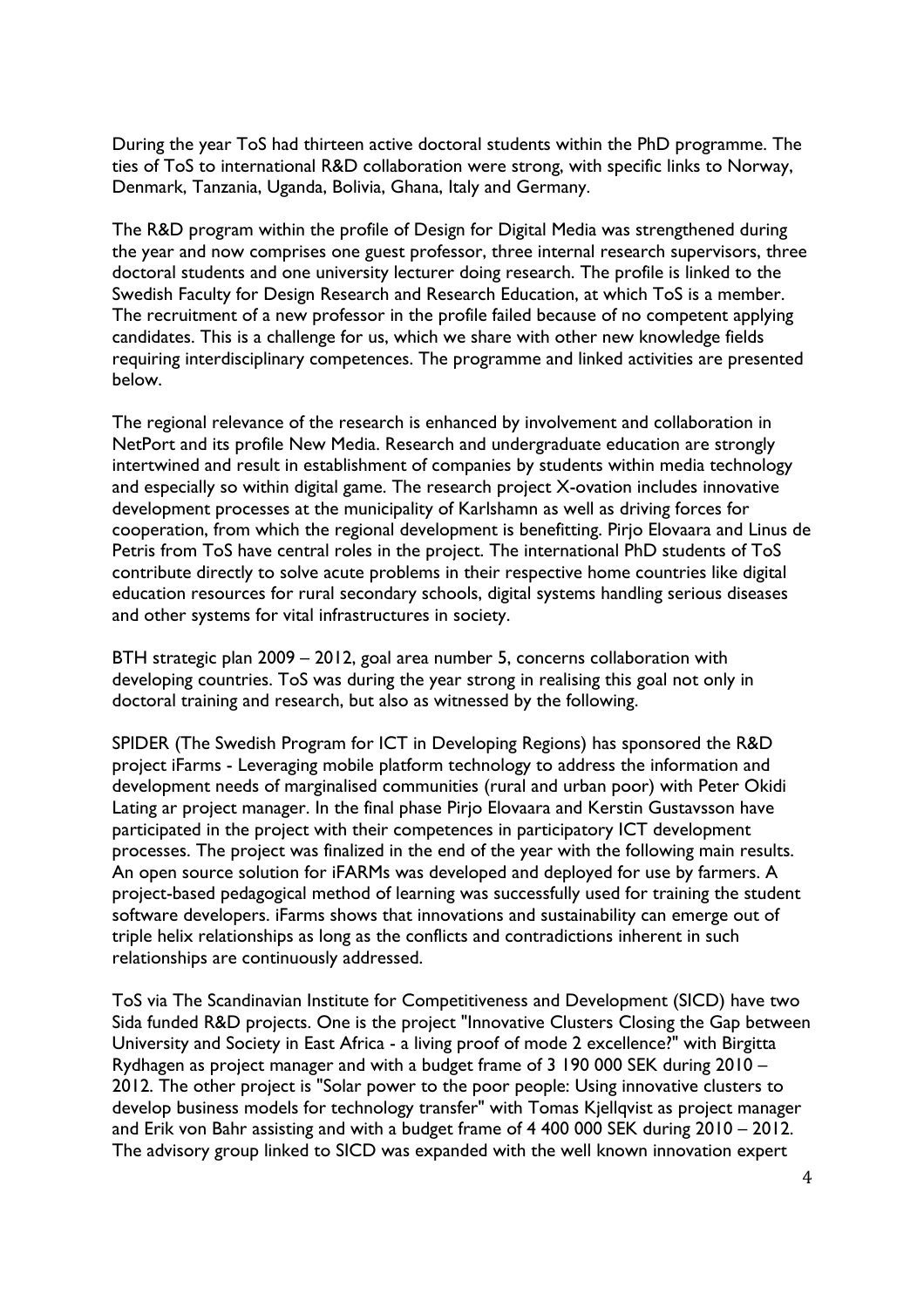professor Bengt-Åke Lundvall, Aalborg University, Denmark.

Staff at ToS were during 2011 involved in three EU projects. Professor Gerhard Bax is a GIS expert and research partner in the project "Impact of climate change and related glacier hazards and mitigation strategies in the European Alps, Swedish Lapland and the Tien Shan Mountains, Central Asia" with FORMAS as national coordinator. A number of researchers at ToS are involved in the EU funded project GenisLab coordinated by a partner in Italy. A gender audit of BTH was performed by ITC/ILO and coordinated by the division of Technoscience Studies during the year fostering the awareness of gender equality issues at the male dominated BTH.

Art Line is an international art- and culture project in collaboration between 14 partners from 5 different countries in the South Baltic region; Sweden, Poland, Germany, Russia and Lithuania. The project is part-financed by the European Union (European Regional Development Fund), South Baltic Cross-border Cooperation Program, and will run from 2011 until December 2013. Pirjo Elovaara is a participant with the sub-project Telling the Baltic (TTB). TTB is a collaborative storytelling project involving Laznia Centre for Contemporary Art (Laznia CCA), BTH, , Blekinge County Museum, Kaliningrad Branch of the National Centre for Contemporary Arts (NCCA), Nida Art Colony, Kunsthalle Rostock, Stena Ferry Line and ArtMission.

The external R&D funding for ToS during 2011 was 78% of the total R&D budget counted on processed and granted income.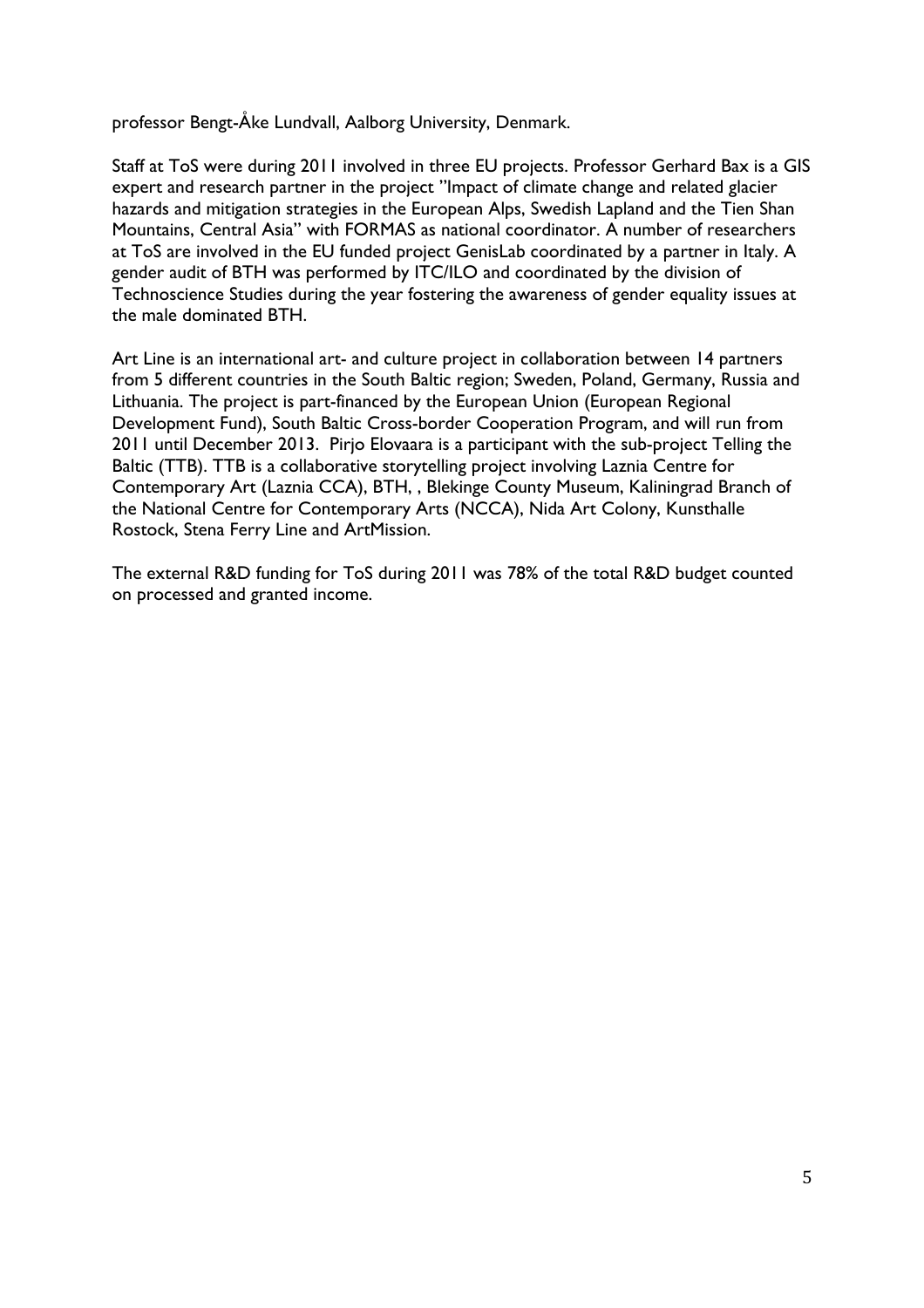# **Background**

The research division of Technoscience Studies belongs to the department of Technology and Aesthetics at the School of Planning and Media Design (DSN) at Blekinge Institute of Technology – a profiled University of Applied ICT and Sustainable Development.

The activities at ToS began in 1998 in the then Department of Computer Science and Economics with earmarked funds appropriated by the Parliament through the research bill 1996/97:5. A professor chair in ICT and gender research was filled the  $1<sup>st</sup>$  July 1999. ToS is a new field of technology and engineering and is highly innovative in terms of development of gender research within technoscience, media technology, methodology for ICT related research and innovation system and cluster development.

In addition to research, undergraduate and graduate education the activities embrace work with knowledge networks, campus development, external engagements, internal work at BTH and support work for external funding of research and research collaboration.

ToS is fully integrated into the profile of BTH in terms of both applied IT and interactions in triple helix constellations.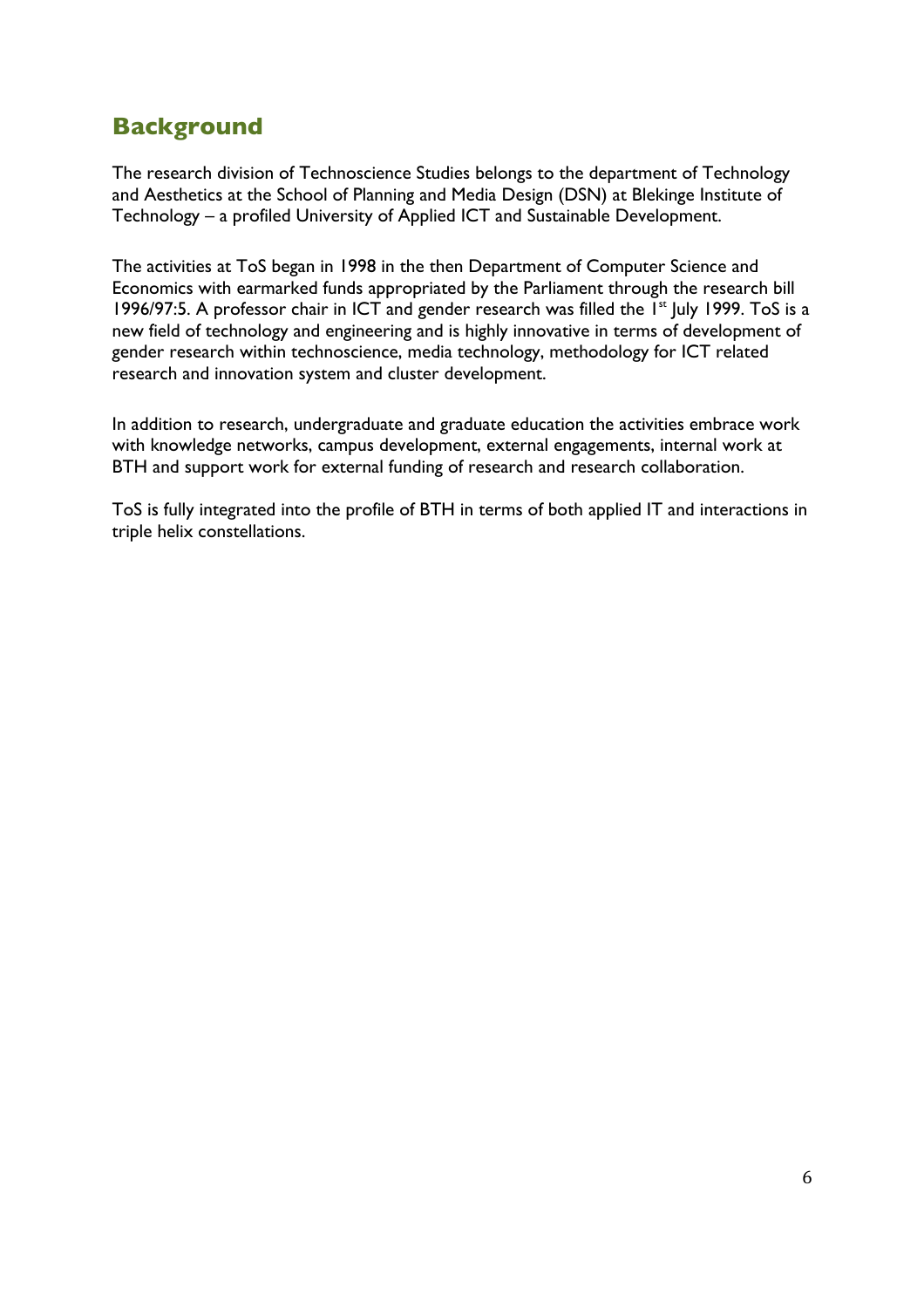# **Staff**

### **Administrators**

Anita Carlsson / Head of Administration, Department of Administration, DSN Madeleine Persson / Economist, Department of Administration, DSN Marie Hallberg / Economist, Department of Administration, DSN Ulrika Magnusson / Research education administrator, Department of Administration, DSN Peter Ekdahl / Dean of School, DSN Paul Carlsson / Head of Department of Technology and Aesthetics, DSN

### **Researchers**

Carlos Acevedo / Doctoral student Gerhard Bax / Adjunct Professor Erik von Bahr / Senior advisor Christina Björkman / PhD, senior researcher Maria Bäcke / Doctoral student and PhD Paul Carlsson / University lecturer Linus de Petris / Doctoral student Julius Ecuru / Lic., Doctoral student Peter Ekdahl / PhD, Senior lecturer Pirjo Elovaara / PhD, Senior lecturer Anders Falk / Doctoral student, University lecturer Peter Giger / PhD, Senior lecturer Elisabeth Gulbrandsen / Lic., Doctoral student Kerstin Gustavsson / University lecturer Tomas Kjellqvist / Doctoral student, Project director Henriette Koblanck / Guest Professor Peter Lating / PhD, postdoc Lydia Mazzi / Lic., Doctoral student Rebecka Molin / Lic., Doctoral student Joshua Mutambi / Lic., Doctoral student Charles Otine / Lic., Doctoral student Linda Paxling / Doctoral student Birgitta Rydhagen / PhD, Senior lecturer Fatuma Simba / Lic., Doctoral student Dan Sjögren / Project manager Lena Trojer / Professor, Head of Division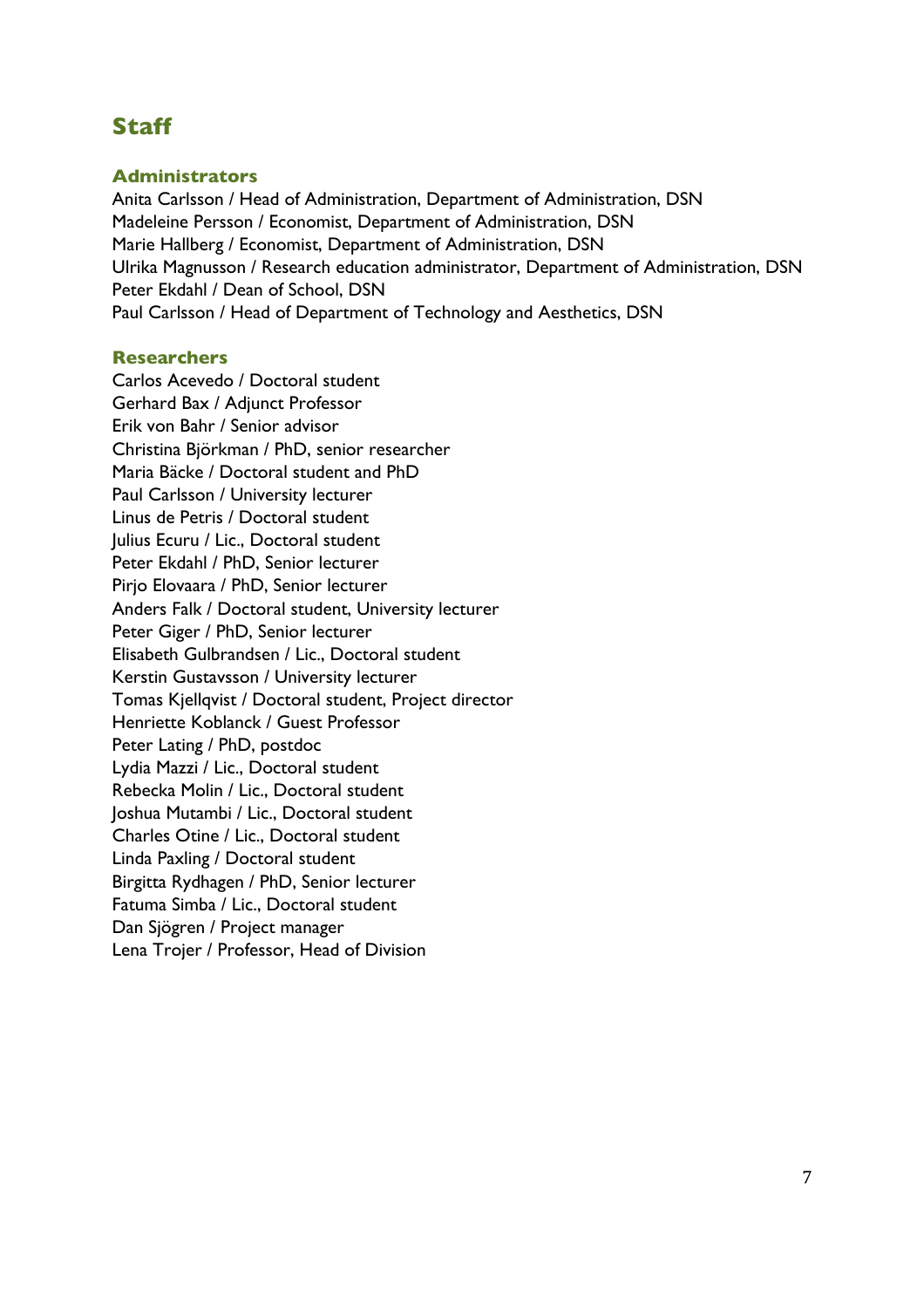# **Theoretical stance**

One of the aims of Technoscience Studies is to develop complex knowledges about ICT including media technologies as reality-producing and transforming technologies as well as of the transformations that follow in its wake. ToS is including perspectives of feminist research developed within technoscience. This presupposes participation in the appurtenant processes of transformation and knowledge production. Seeing ICT as reality-producing technologies rest on the idea that all of us, researchers in the field included, are enmeshed in development processes. No innocent positions exist. ICT intervenes in and co-creates people's everyday lives. On the other hand, ICT is developed and interpreted and practiced by people. This aim of Technoscience Studies is thus to create theoretical bases as well as practises for developmental processes in ICT-related fields as well as in the context of innovation systems.

The latter has increased in importance for ToS with a strong and upcoming research profile in innovation system and development including the International Graduate School for Innovation Systems, Clusters and Innovations together with a number of international partners.

Within international gender research with strong links to the dominant technological fields of our age – information and communication technology, biotechnology and material technology – there is a widespread understanding of the production of knowledge and technology as processes that take place in distributed systems. In these days and age knowledge is generated in the overlapping borderland of universities, companies and other regional, national and international entities. These processes are not least apparent in our region Blekinge and affect the way in which BTH carries out R&D work. The term technoscience connotes this understanding of the concurrent production of knowledge, technology and reality. The way in which technoscience is defined by internationally leading researchers such as Donna Haraway, raises issues about boundaries and transgression of the boundaries between science, technology, politics and society, and between humans and non-humans as in the processes of hybridisation between people / machines / species (cyborg theories).

The PhD program of ToS belongs to the faculty of technology at BTH.

Along with research activities based on the individual research projects, ToS also has a joint research programme organised as division seminars and courses in order to develop epistemological competence and skills for theoretical and methodological work. Prospective doctoral students and university lecturers also participate in this research programme.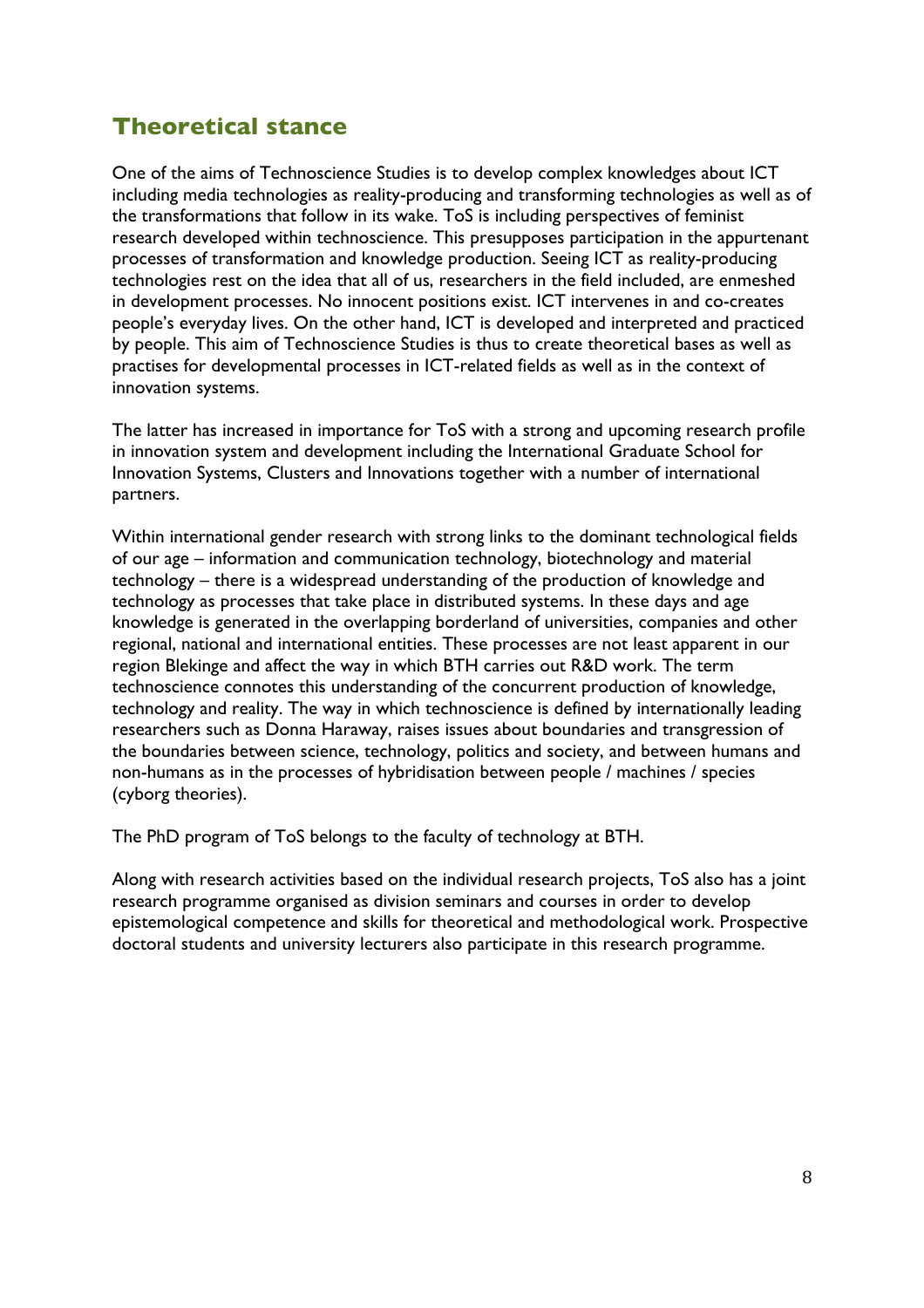# **RESEARCH PROJECTS**

The research projects are listed below within the four main profile areas of the research division of TechnoScience Studies. The projects can either be doctoral thesis projects or research projects. In some cases the projects belong to more than one profile area.

# **DESIGN FOR DIGITAL MEDIA**

*Theoretical Frameworks for ProduSer Oriented Design for Digital Media* Peter Ekdahl, R&D project

The aim is to develop a research structure as well as theoretical frameworks for the concept ProduSer Oriented Design for Digital Media. When starting the process of producing digital media, there are no separate roles as producer and user. The roles are intertwined in complex and dynamic relations. The understanding of these complex relations opens up for new ways of developing relevant and future oriented applications. The R&D project is closely linked to the under graduate programmes Digital Games, Digital Visual Production, Digital Audio Production, Web Development and Basics for Digital media. The project encompasses development of a deeper and more complex understanding of digital media technology and design as an area of knowledge. The aim of the project is also to define core areas and develop transformational strategies in order to find out how traditional disciplines relate to the core areas of media technology and design including serious gender perspectives.

#### *Social Networks in a Sustainable World*

Peter Giger, R&D project

How can social networks, as the World Wide Web, support the human transition into a sustainable world? Is it reasonable to view social networks as valuable assets for sustainability? If the answer is no - why not? If the answer is yes - how to use the brief human experience of hybrid networks? How to meet the challenges of sustainability by configuring the human-technology relation in the brave new digital space?

### *Technology as an intrinsic part of humans — from eGovernment to iGovernment* Linus de Petris, PhD project funded by Swedish Agency for Economic and Regional Growth

The research is set in a municipal government context, focusing on participation and design and use of ICT. It is carried out on a basis of action research.The public sector has for many years declared visions of technology (the Internet in particular) to enable so called 24-hour services, strengthening democracy, empowering civil society to influence policy making and political decisions, and much more.

Are these expectations on technology and the Internet in particular to solve problems in and for society realistic? Trying to fully conceptualize the role of ICT in a municipal context and what consequences design will have for different people and processes is very complex, probably not fully graspable.The theoretical work is inspired by several disciplines, including design theories, technoscience, information architecture and cognitive science.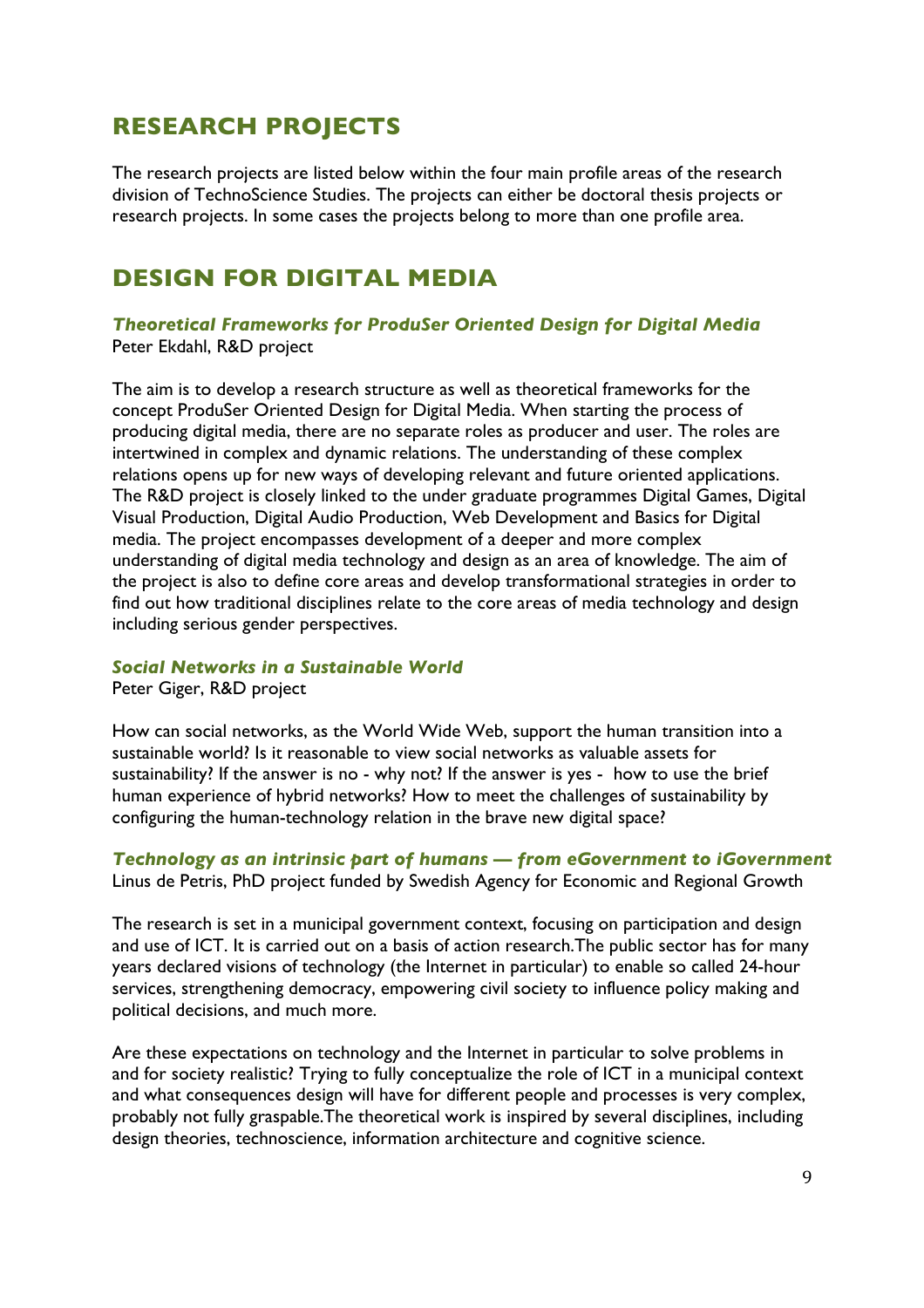Ideas on design as participation in assemblages of humans and non-humans is a foundation in my work. John Law's method assemblages and Pelle Ehn's notion of design things are key in the understandings of contemporary challenges for participation, design and innovation. Another important aspect for the work is the concept of hyper-reality from the thoughts of Jean Baudrillard.

### *The digitizing of rituals; aesthetics in digital media*

Anders Falk, PhD project funded by local government of Karlshamn

The main objective is to study rituals as design hooks in digital media.

The more specific objectives concerns the issues of

- the choices of transparent virtual alternatives instead of unsure realities
- changes from gameplay mechanics towards emergent / internal meta systems.

### *The reality producing dynamics of the mobile artefact in East Africa* Linda Paxling – PhD project

The research objective is to provide a feminist and postcolonial technoscientific understanding of how the mobile phone is changing the reality producing dynamics in an East African context.

Following a transdisciplinary approach to ICTs and society the research will showcase the dual process of the reality producing shaping/design of mobile technologies for development (M4D) and the impacts of mobile phone usage on society.

By merging a feminist technoscience stance with an action-oriented research approach my work aims to apply a locally contextualized knowledge production of the institutionally structured situation (government initiatives, NGOs and private companies) as well as the unstructured everyday situation (everyday mobile phone use), and based on the findings suggest improvements of strategies, practices, and knowledge of the local mobile environments for policy-makers, practitioners and academics.

Keywords:

M4D, ICT4D, Feminist Technoscience, Postcolonial Technoscience, Cyborg Anthropology, Livelihoods, East Africa, Participation, Representation, Democratization

### *Creativity in Media Technology Graduate Eduaction*

Paul Carlsson, PhD project

The PhD project starts in the issue of creativity and how to implement this in technical graduate education.

*Educational reports published over the last 20 years have consistently identified creative thinking and problem solving as among the most crucial skills necessary for success in today's workplace, and thus have called on educational institutions to do more to promote these abilities* (Carnevale et al., 1990; Secretary's Commission on Achieving Necessary Skills, 1991; Partnership for 21st Century Skills, 2008)

Is it possible to design a learning environment in the context of media technology training that gives more focus to creativity and problem solving instead of the traditional fact learning situation?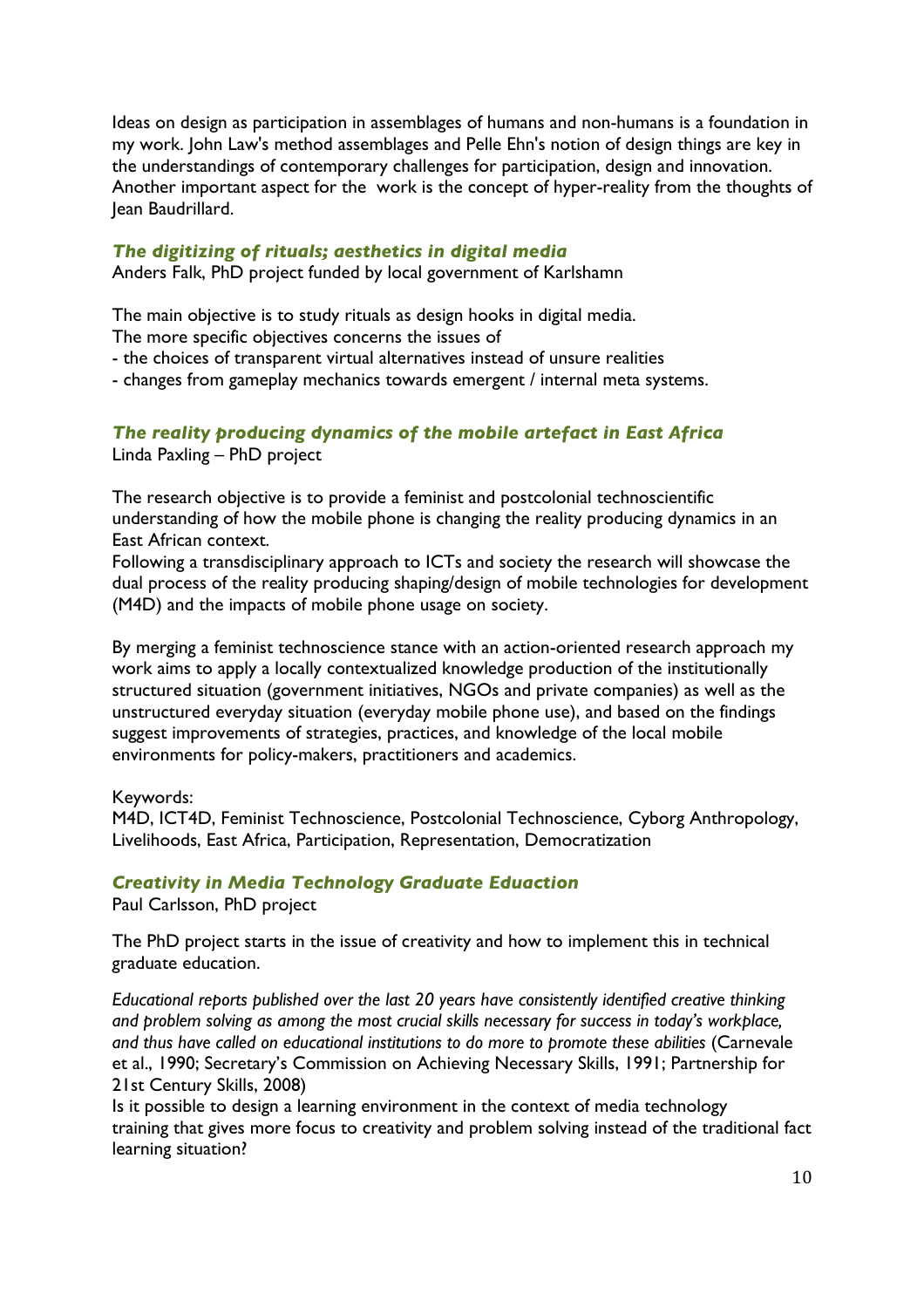# **ICT FOR DEVELOPMENT**

*Transdisciplinary Research Development in Triple Helix Context in Uganda* Dr Peter Okidi Lating, post doc project, funded by Sida.

The aim of the postdoctoral study is to strengthen transdisciplinary research skills of the candidate and improve graduate supervisory skills as part of the staff capacity development in the Faculty of Technology, Department of Engineering Mathematics/Computer Engineering, Makerere University, Uganda, The specific objectives are the following:

• Publish a book titled " Realities of Transdisciplinary Research Development in Uganda: Co-evolution in triple helix processes", published at Makerere University Press, 2011

• Publish three state-of-the-art journal papers where longitudinal data analysis method is used.

• Jointly supervise a PhD student under the Innovative Systems and Clusters Program (ISCP), in process.

### *Modelling Connectivity for e-Learning in Tanzania: Case - Study of Rural Secondary Schools*

Fatuma Simba, PhD project funded by Sida.

Broadband access network (last-mile connectivity technology) is a prerequisite to deliver multimedia e-learning contents. The main objective of this research project is to model a cost-effective and performance efficiency connectivity solution for rural secondary schools to access e-learning services. Specific objectives are:

1. To determine a cost-effective access network technology (last mile connectivity technology) to the rural areas.

2. To evaluate performance of the cost - effective technology in order to identify key performance parameters for the e-learning services to be delivered with the required quality of service (QoS).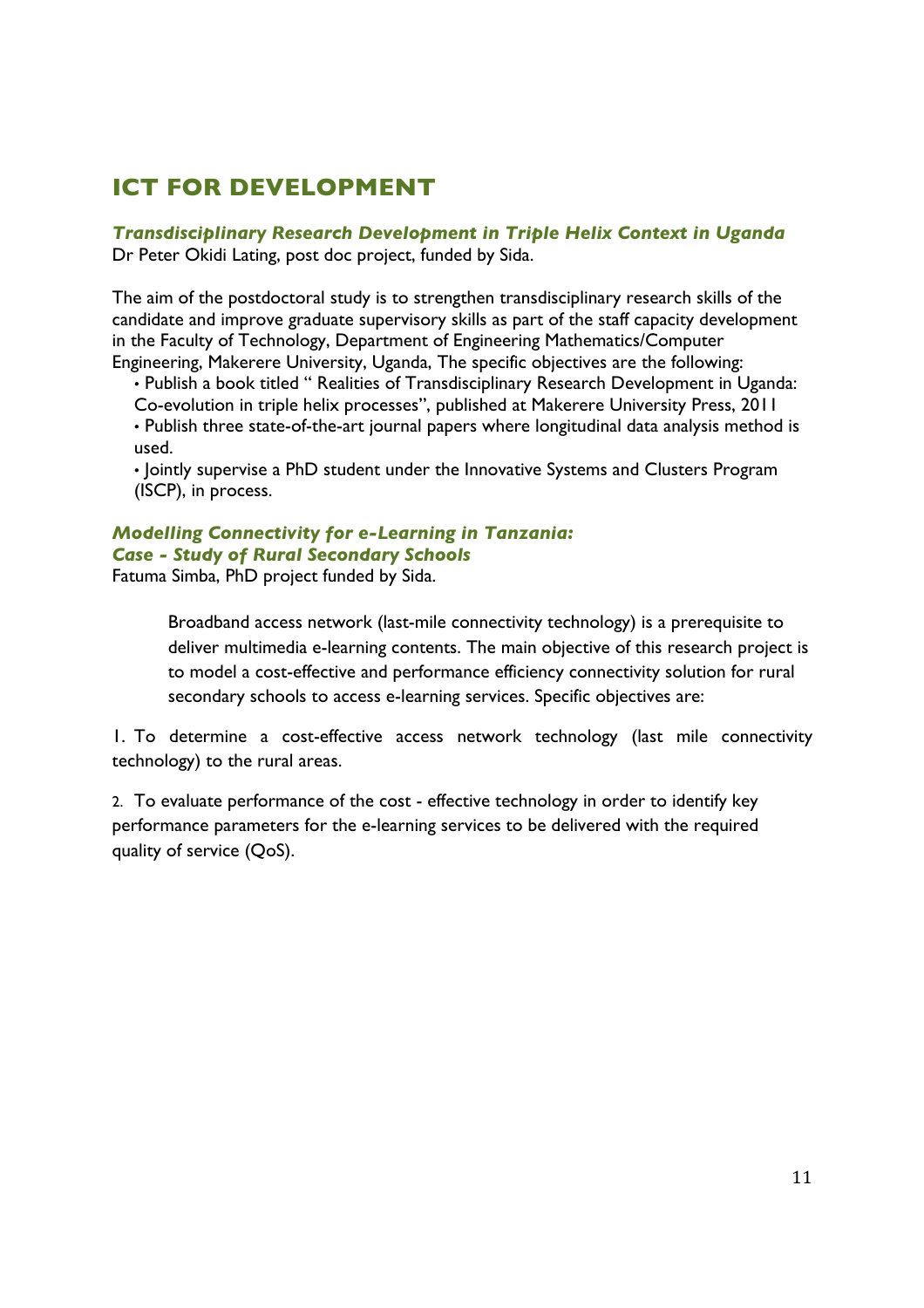## *Data Mining in Health Care: HIV patient monitoring in Uganda*

Charles Otine, PhD project funded by Sida.

The main objective of the research project is to develop the incorporation of data mining techniques in the monitoring of health care of AIDS patients in Uganda. The more specific objectives are to

- review critically the literature on data mining in health care and patient monitoring focusing on AIDS patients.
- assess the status of information systems in health care in Uganda.
- develop the conditions for integrating data mining in AIDS patient monitoring.
- identify the constraints to incorporating data mining in monitoring of AIDS patients in Uganda.
- explore the deployment of data warehouses for use in data mining or knowledge discovery in AIDS.

### *Geo Spatial Technologies as Decision Support Tools for Road Infrastructure Maintenance in Uganda*

Lydia Mazzi, PhD project funded by Sida.

The main objective is to develop an integral framework for incorporating geo-information technologies as decision support tools in road infrastructure maintenance works in Uganda. More specifically the project will

- identify gaps in the use of GITs in the road infrastructure maintenance process of Uganda and identify the limitations to enhancing the use of these technologies,
- develop a model for predicting infrastructure areas due for maintenance with a view to facilitate the prioritization of road infrastructure maintenance actions, and
- develop an algorithmic framework that incorporates GITs as decision support tools in road infrastructure maintenance in Uganda

The main supervisor for Lydia Mazzi is Associate Professor Gerhard Bax.

## *The reality producing dynamics of the mobile artefact in East Africa*

Linda Paxling – PhD project, see above.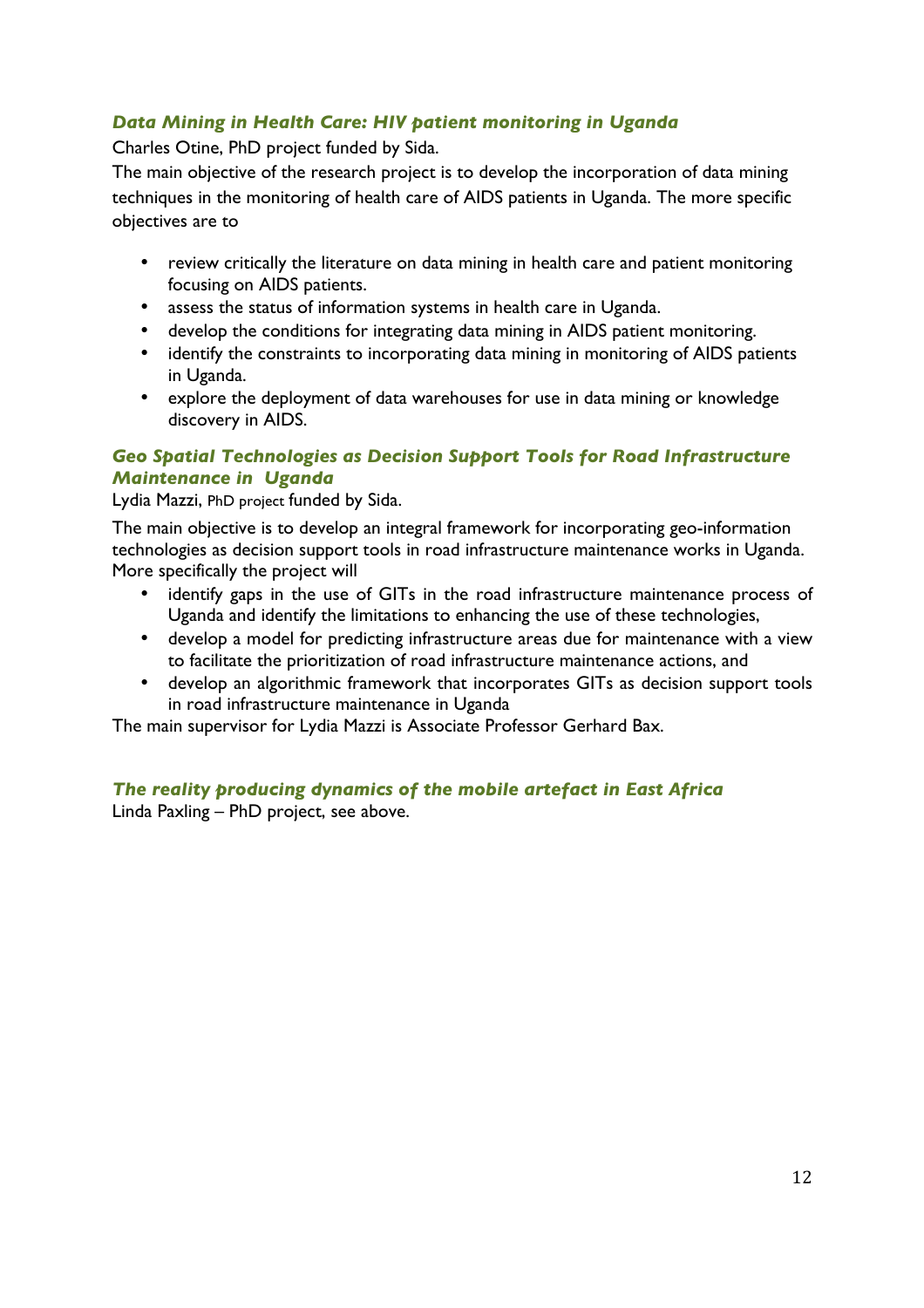## **INNOVATION SYSTEM AND DEVELOPMENT**

### *Business Incubation Systems as an integral development strategy for industrialization of Uganda*

Joshua Mutambi, PhD project funded by Sida

The main objective of the research is to establish the impact of the BI initiatives and to develop the most suitable model of small business incubation that can stimulate Industrialization in Uganda"

Specific objectives are

- to study experiences in other countries in respect to business incubation and industrial development and in the context of Government support
- to determine the factors of business incubators that affect growth and productivity of businesses in Uganda
- propose an appropriate Ugandan Business Incubator model.

### *Unlocking the Binding Constraints in Uganda's Innovation System*

Julius Ecuru, PhD project funded by Sida

The main objective of the research project is to establish priorities for interventions within Uganda's innovation system.

Specific objectives are to

- map actors in Uganda's innovation system
- assess the patterns of interactions with respect to knowledge generation and exchange among the actors
- model the flow of knowledge and information among the actors
- identify the binding constraints and opportunities within the innovation system.

### *Formation of clusters focusing generation of a co-evolution context of university and industry in Cochabamba region, Bolivia*  Carlos Acevedo, PhD project

Main objective is to develop knowledge about the cluster shaping process focusing the generation of a co-evolution context between the university and the cluster firms based on the experiences of Cochabamba city, Bolivia.

Specific objectives are to

- describe the clustering process taken place in the region of Cochabamba, Bolivia
- determine success factors in the clustering process for the development of a coevolution context between the university and the cluster firms
- analyse the impact reached during the clustering process in the framework of coevolution processes.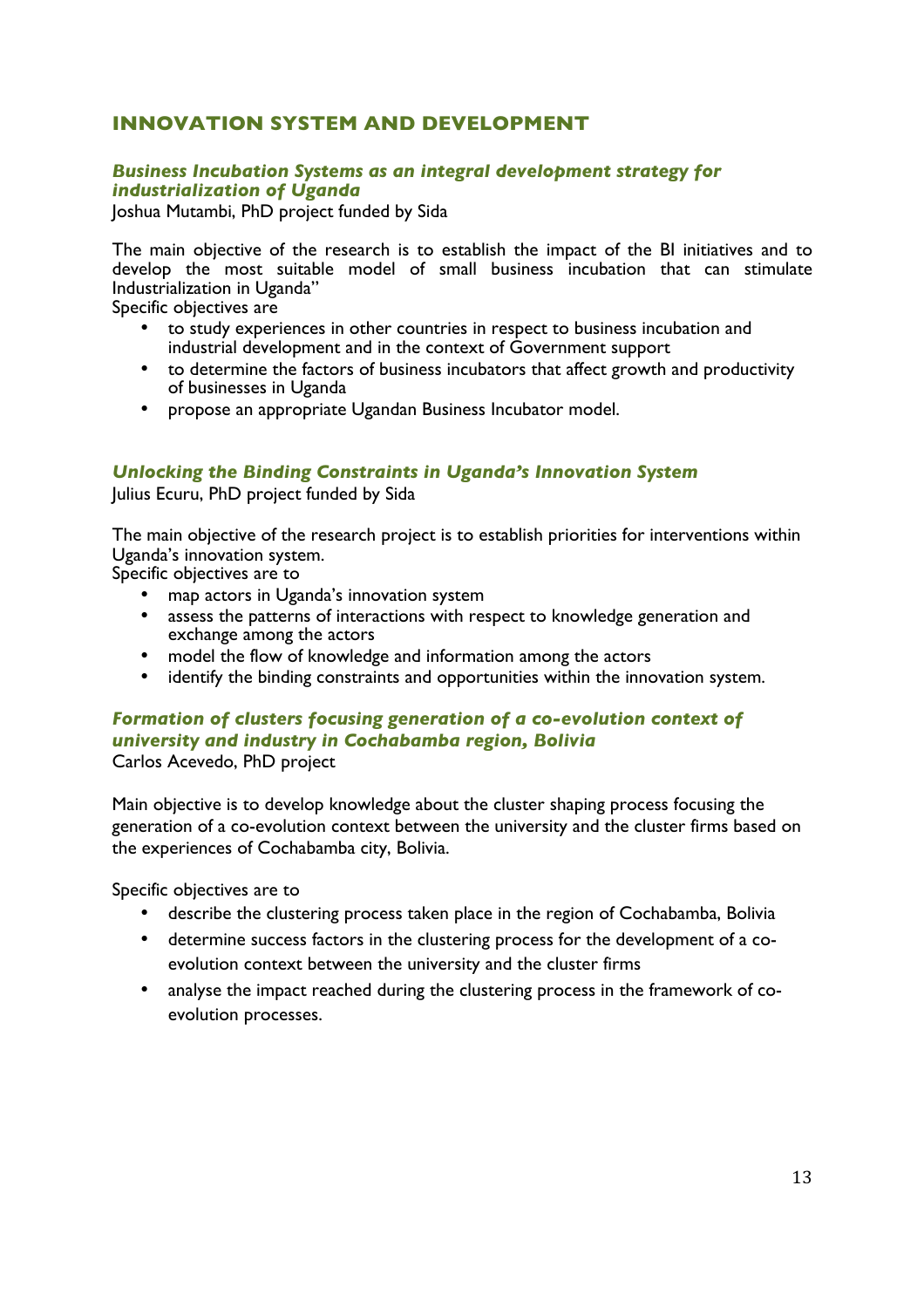### *Aid, Knowledge and Technology Transfer*

Tomas Kjellqvist, PhD project

#### *Main objective*

Recent critique of development aid by Easterly and Moyo has among other things pointed to how recipients get dependent on aid. This study will use the debate created by these authors as a context to analyse how development paradigms on technology transfer in the energy sector has contributed to shape the situation that the authors are criticizing.

Specific objectives are

- to analyse how the role of knowledge and knowledge institutions have been treated in development paradigms, with snapshots from the 1960's, 1970', 1980's, 1990's and the first decade of the 21th century
- based on this model propose an experimental model for introduction of renewable technologies to reduce poverty
- to make recommendations for the next era of technology transfers linked to the climate change mitigation and adaptation funding mechanisms.

### *Solar power to the poor people: Using innovative clusters to develop business models for technology transfer*

Tomas Kjellqvist, project manager, Erik von Bahr, R&D project funded by Sida

This project proposes to improve the productive uses of energy in innovative clusters with solar energy installations adapted to their needs. The project will draw on previous experience of income generation through almost 75 innovative clusters in South Africa, Tanzania and Uganda. These 75 clusters are based on agglomerations of small and medium sized enterprises with a total geographical spread encompassing both urban and rural surroundings. Each cluster consist of a number of firms that are linked in a production chain or operate in the same trade, but cooperate to achieve joint competitiveness. They involve people in different productive functions throughout the value chains, and we find these people in very different socio-economic situations. Investing in solar technology for clusters would show long-term social and economic effects as the involved individuals of all social strata could increase their incomes over time.

The clusters can provide opportunities to test and improve solar energy technology in real world applications as they represent a wide range of trade areas. Working with clusters means that there are opportunities to replicate solutions and to find advantages of scale. The cluster members have acquired a basic understanding of entrepreneurship and openness to technological change. As a result they would be prepared to adopt solar technologies and adapt them to their needs. They have good experiences of participation in capacity building programs. Besides opportunities to try out solar energy technologies the clusters could develop adapted business models to apply for loans to construct experimental sites. These sites will be arenas to define research for further development of solar technology and for improving mechanisms for technology transfer.

In this case, technology transfer and capacity building requires a close collaboration between the cluster entrepreneurs as end-users, solar technology firms as providers of technology, and universities as providers of training, expertise and new knowledge. Policymakers at national and municipal levels need to be involved to at an early stage to facilitate and give political, and possibly financial, support to the activities. A constellation of these actors is commonly referred to as a "Triple Helix". The actors are in a continuous dialogue to solve problems and transcend barriers with joint efforts. The Triple Helix requires that the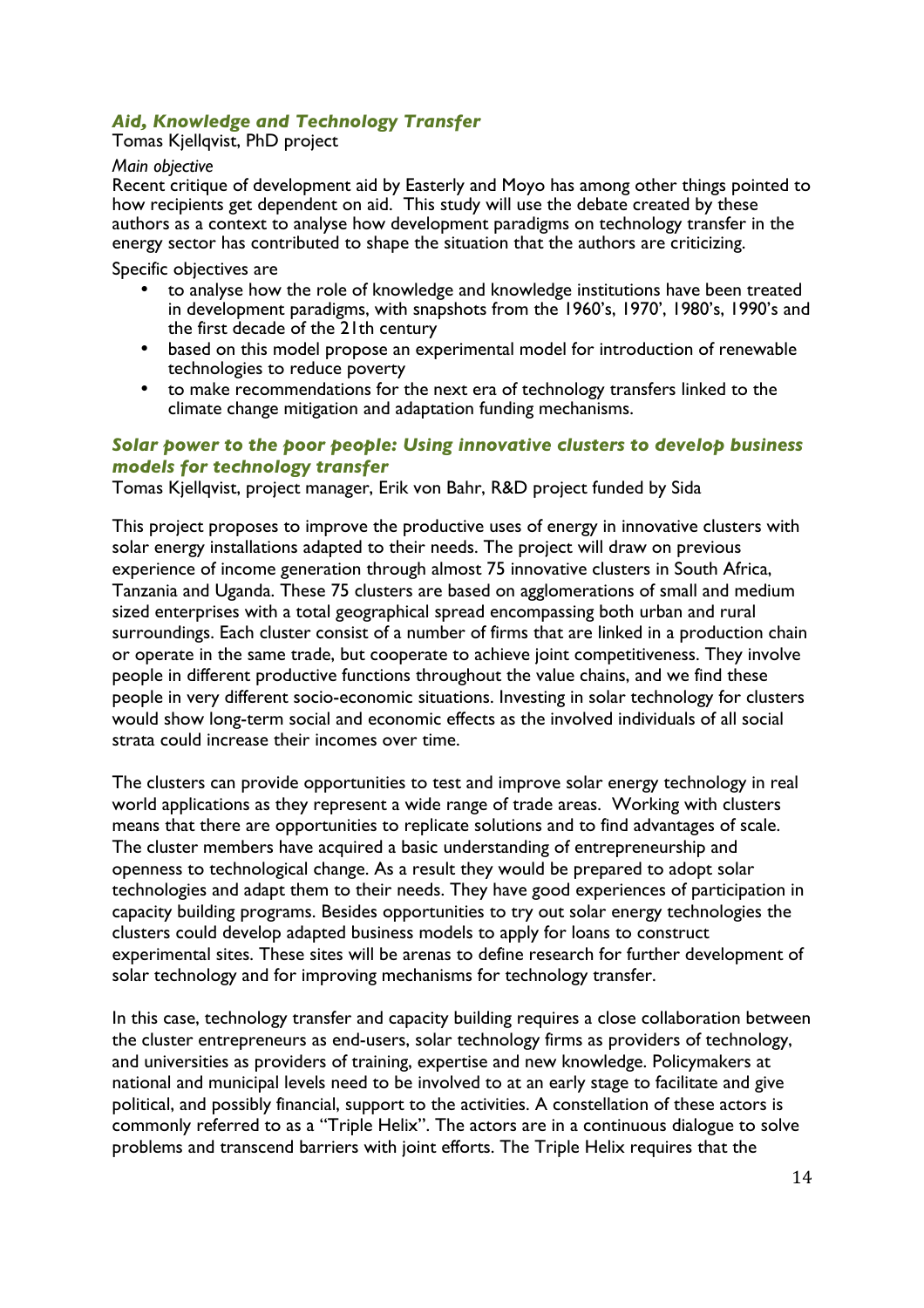respective actors join in to share their own specific knowledge and networks, and are prepared to learn things of use to their own activity area from the others. If such trust is established, the effects of the project are more likely to be sustainable. Each actor could also use his/her network for dissemination of the results, which provides for replication of approaches and solutions in a wider context.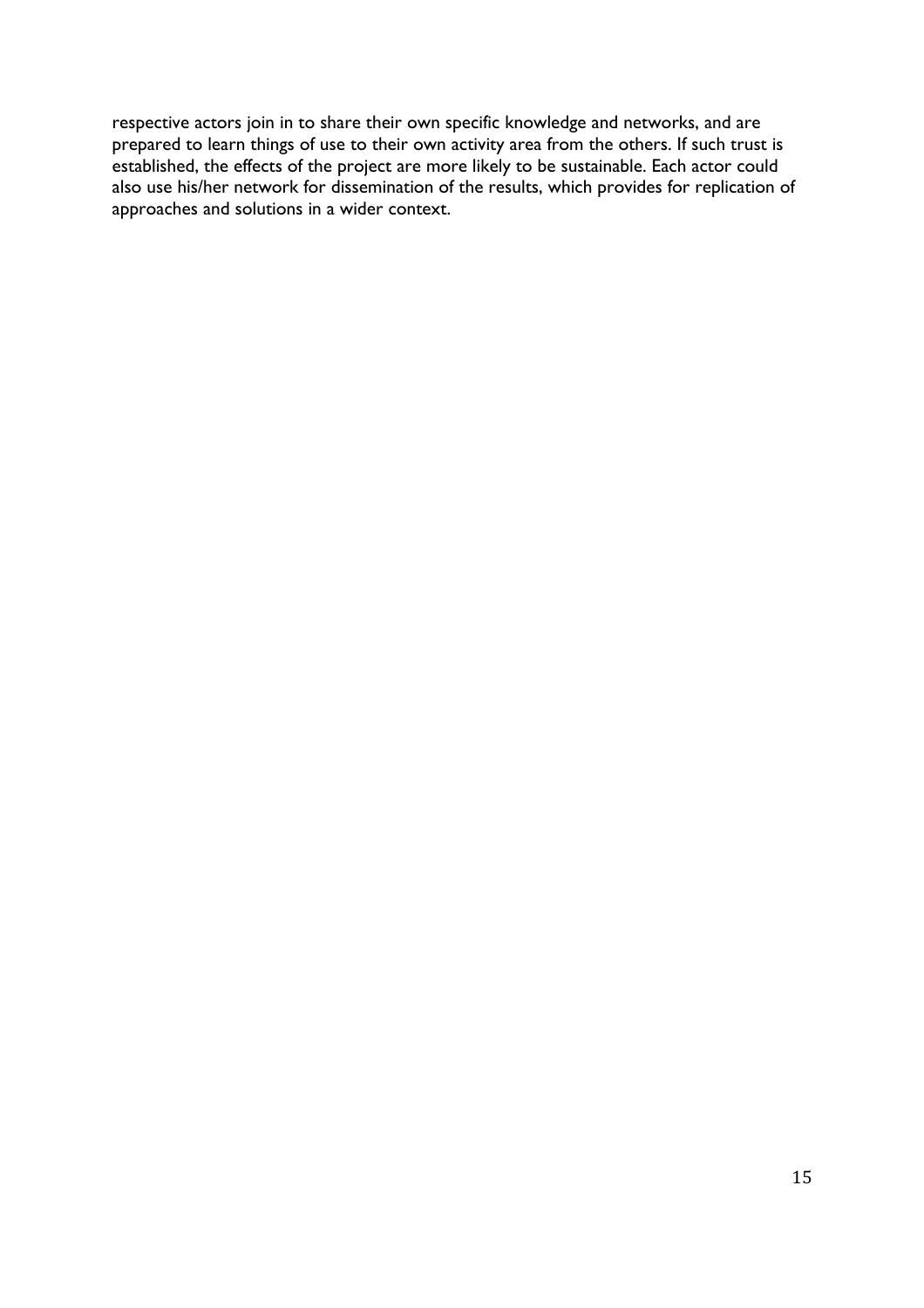### **FEMINIST TECHNOSCIENCE**

### *The New Production of Politics*

Elisabeth Gulbrandsen, PhD project

The main objective is to explore conditions for developing responsible technoscientific cultures - in and beyond the academy. The linearity as well as the division of labour suggested by the "technology push" and "society pull" policy models are heavily criticized for ignoring the complexity and dynamics that emerge partly as a consequence of the success and pervasiveness of science and technology in late modernity.

Science and society have both become transgressive invading each other's domains, and policy questions are enhanced into political questions. A third, more interactive policy model is emerging figured in transdiscursive terms like "strategic science", "innovation system", "postnormal science", "technoscience", "mode 2", "agora".

### *Social Networks in a Sustainable World*

Peter Giger, R&D project, see above

### *A Sight/Site for Transparency or Opacity? Notes on Knowledge Production and Feminist Technoscience* Rebecka Molin, PhD project

The research is devoted to looking at ways of understanding the visual, and to narrate the image as a site for meaning-making and negotiations between subjectivity, gendered relations, technology and technological artefacts.

This is done empirically by laying focus on the visual production form(at) as a way of doing and thinking about technology. My theoretical framing argues for the urgency of making images matter beyond the borders of either a clear re-presentation of reality, or the more postmodern theoretical perspectives that put emphasis on the empty image. In this, I engage with cultural thinker Jean Baudrillard and feminist technoscience theorist Donna Haraway, in order to try to understand the (im)material consequences of technology in relation to the production of the visual.

#### *X-ovation : Developing e-services and e-administration*

Pirjo Elovaara, Linus de Petris, Linus Peter Giger, financed by Swedish Agency for Economic and Regional Growth, 2009-2012

R&D-project in co-operation with NetPort.Karlshamn, BTH and Karlshamn municipality. The aim of the project is, taking a point of departure from the partners´ competences, experiences, perspectives and interests, to make visible ongoing activities of information and communication in the society. The aims are also to develop new services and also new understandings of communication and information between public actors and citizens.

### *Epistemological Issues in Computer Science Education from Gender Research Perspectives*

Christina Björkman, research project, quiescent during 2011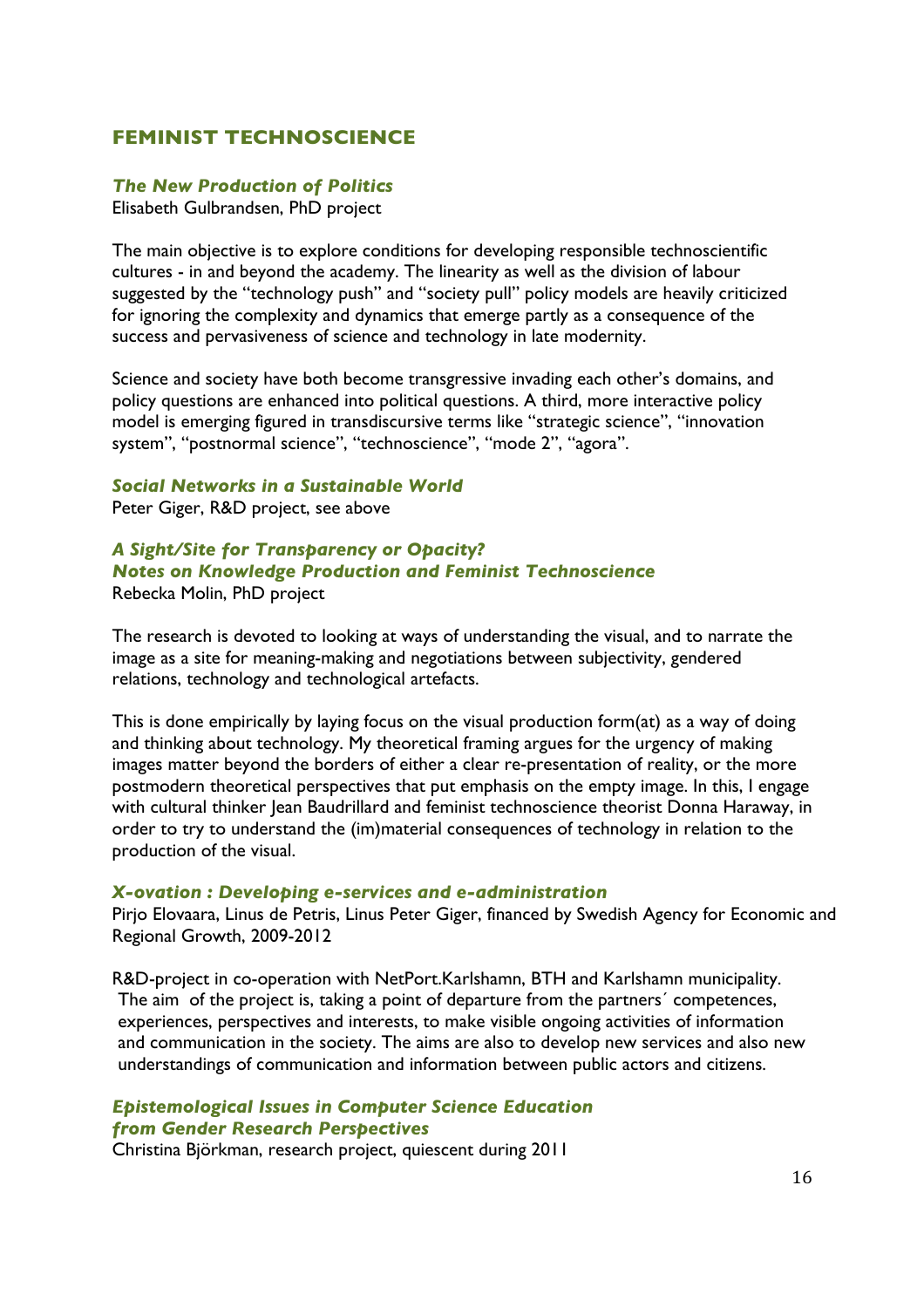This is a project with university teachers in computer science at a Swedish university. The focus of the project is gender, knowledge and learning in computer science, and the project aims to deepen the teacher's knowledge and experience in these areas in order to develop their teaching. In the longer perspective, this concerns how to make computer science more interesting to a larger group of people than is the case today. This can be accomplished by, for example, discussing issues such as what computer "is", and how it is presented, and to learn to respect and accommodate greater diversity among students and their backgrounds, interests, motives and understandings.

**Theoretical Frameworks for ProduSer Oriented Design for Digital Media** Peter Ekdahl, R & D project, see above.

*The reality producing dynamics of the mobile artefact in East Africa* Linda Paxling – PhD project, see above.

### *Innovative clusters closing the gap between University and Society in East Africa. A living proof of Mode 2 excellence?*

Birgitta Rydhagen, project manager, Lena Trojer, funded by Sida 2010 - 2012.

Universities in East Africa collaborate in innovative cluster initiatives in diverse locations in knowledge production in the context of application. This means that scientific researchers participate in socio-economic development and poverty reduction by developing knowledge in close collaboration with actors in local communities, with business and Government. The umbrella organization PACF (Pan African Competitiveness Forum) provides a supportive structure and facilitates collaboration between cluster groups in different African countries.

The study focuses on two cases where cluster initiatives develop innovative solutions to address changing situations - climate change, increasing global market competition, deteriorating natural resources and an increasing need for diversified income generation among women and men. One case is the Tanzanian Zanzibar cluster for seaweed production. The other case is salt production cluster in lake Katwe, Uganda. Both clusters aim towards increasing product quality and product diversity to increase the income, and at the same time improve social conditions for workers and their families. Many of the participants are women.

The main aim is to study how innovative clusters can foster timely implementation of knowledge products with socioeconomic relevance. Focus is on the research component, since socioeconomic development is part of the strategic policies of universities in Uganda and Tanzania. The project includes focus group discussions and participatory exercises with PACF key persons and cluster members. Research results will be disseminated continuously and through a final report to research participants in the two clusters and to PACF partners. Together with one research partner from Tanzania and Uganda respectively, we will also participate in conferences arranged by Sida and UNESCO.

## *Designing Climate-Smart Water Adaptation Strategies for Sustainable Urban Development. A study of Cochabamba and Kota*

Birgitta Rydhagen, financed by Sida 2011-2013.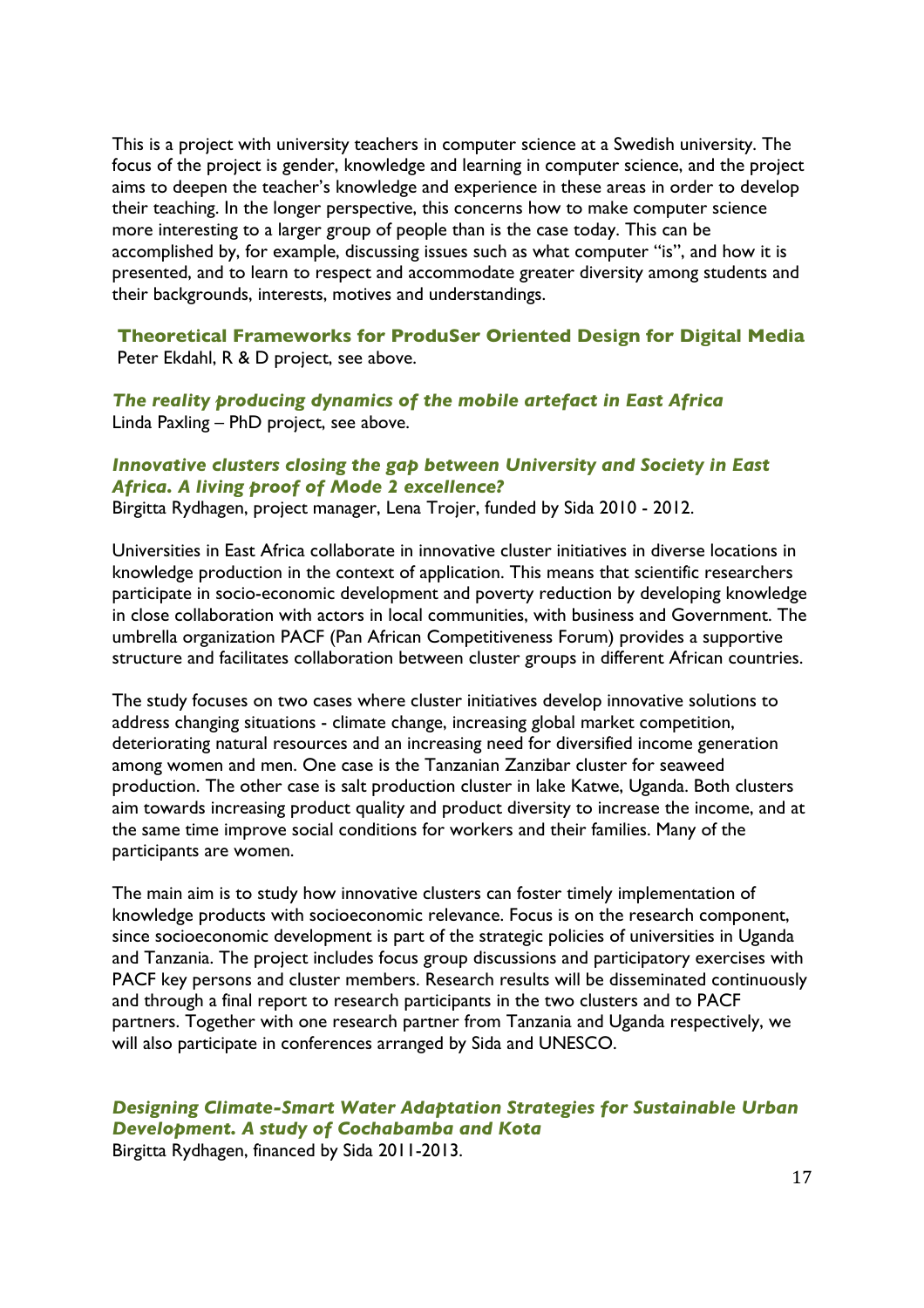Project leader Dr Julie Wilk and senior researcher Dr Anna Jonsson at Tema Vatten and CSPR, Linköping University are the main researchers in the project. The project aims to try and adjust a toolbox developed for assessment of vulnerability and adaption strategies for climate change in municipal organizations. The project builds on a series of workshops with stakeholders within municipal organizations and citizens' groups. Collaboration is established with researchers in Bolivia and India to situate the toolbox and the process in the context of application. The role of Birgitta Rydhagen is to emphasize technoscience aspects of climate adaptation, and to develop gender relevant adjustments of the toolbox.

# **Feminist TechnoScience and a Shared Fragile Future - challenging the epistemological infrastructure in technology**

Lena Trojer, R&D project

The intention is to bring forward discussions on how we, as researchers in technoscience, are deeply involved in technological transformation processes through our knowledge production. The focus is turned towards the knowledge production itself and the university as partner in distributed research processes. The contemporary situation is understood as circumstances, where the boundaries between universities, industry, public sector and other kind of institutions and authorities are exceedingly hazy concerning knowledge production and evolving into complex co-evolving processes. The discussion is kept to the role and accountability of the actors at the universities. There is an emphasis on the need for (self)reflection in technological transformation processes as far as scientists are concerned.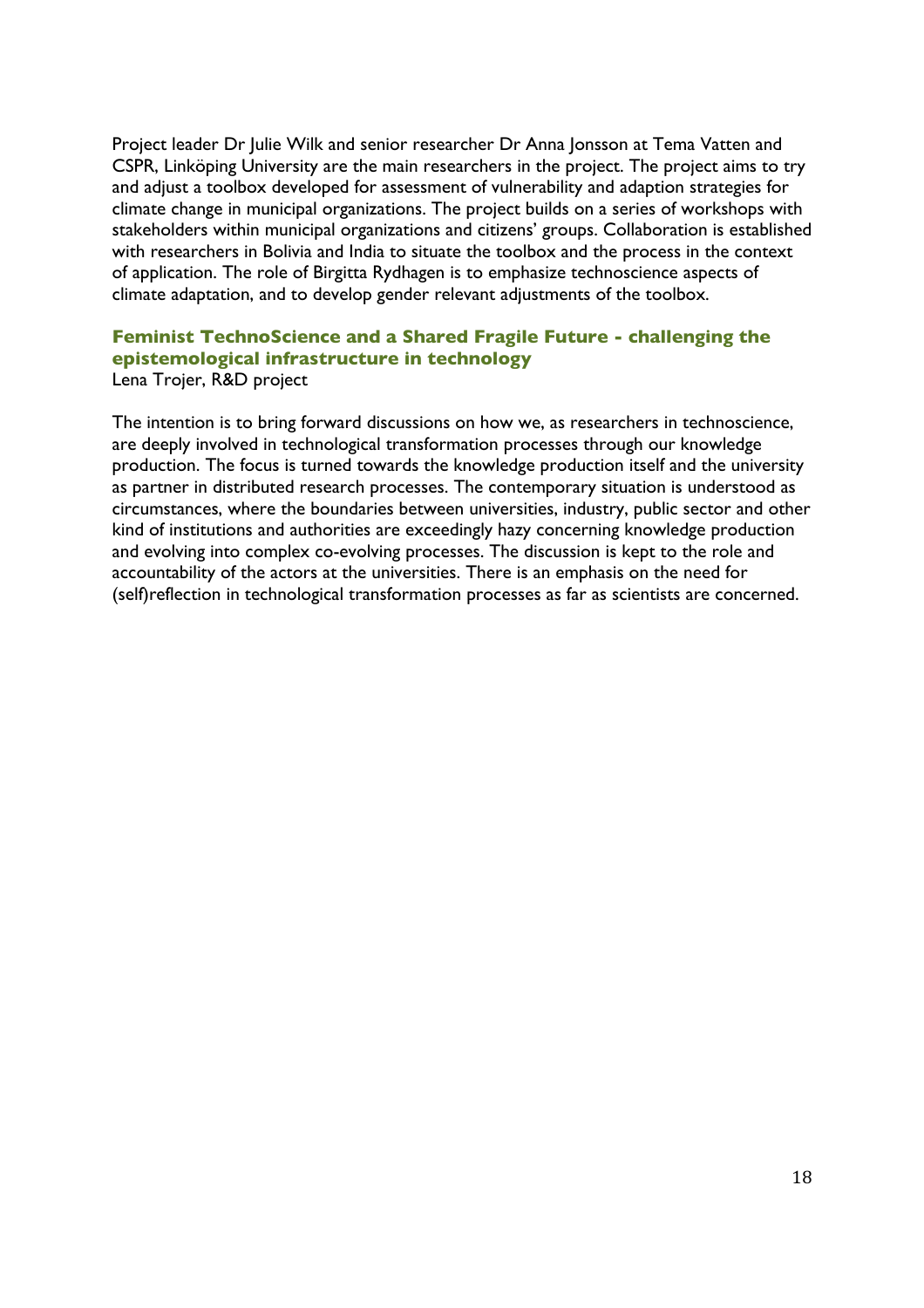## **Other ongoing projects**

- Sms application project "iFarms", Uganda, Sweden, Philippines, sponsored by SPIDER, see below under Internationalisation
- Partner in the national graduate school InterGender financed by VR and coordinated by Linköping University
- Collaboration with Bauhaus University, Weimar, for developing a joint R&D program
- GenisLab; The Gender in Science and Technology LAB, EU project within FP7
- Research collaboration with Faculties of Makerere University, Uganda, University of Dar es Salaam and Nelson Mandela African Institute of Science and Technology, Tanzania, Universidad Mayor de San Simon, Universidad Mayor de San Andres, Bolivia, see below under Internationalisation.
- R&D collaboration in PACF (Pan African Competitiveness Forum) and ISCP-Bolivia (Innovation System and Cluster Program) funded by Sida.
- Blekinge County Council/ Centre for Competence: development of reflection methods within the ´Äldrelots´-project (Jan Björkman and Pirjo Elovaara)
- Nationella genusforskarskolan (National Gender graduate school) in Umeå, Christina Björkman, Pirjo Elovaara
- R&D in design methodology for lecturers at the media technology under graduate and graduate programs.
- The Swedish Faculty for Design Research and Research Education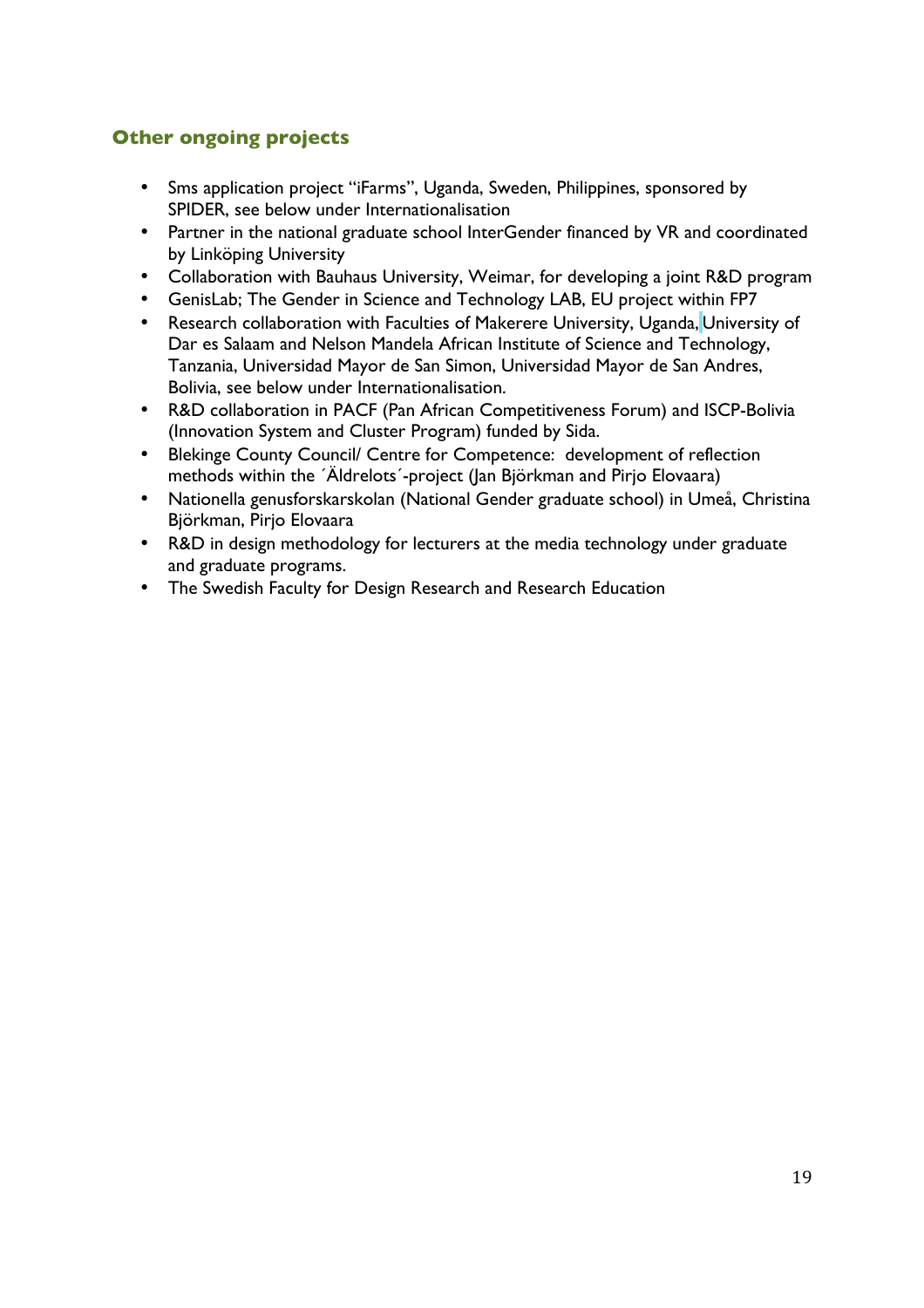# **Postgraduate degrees awarded**

Licentiate of Technology Pirjo Elovaara 2001 02 02 Licentiate of Technology Peter Ekdahl 2002 10 25 Licentiate of Technology Annelie Ekelin 2003 01 27 Doctorate of Technology Pirjo Elovaara 2004 05 28 Doctorate of Technology Peter Ekdahl 2005 12 09 Licentiate of Technology Peter Giger 2006 06 09 Licentiate of Technology Ellen Kalinga 2008 05 28 Licentiate of Technology Suzan Lujara 2008 05 28 Licentiate of Technology Fatuma Simba 2010 06 28 Doctorate of Technology Ellen Kalinga 2010 12 08 Doctorate of Technology Suzan Lujara 2010 12 08 Doctorate of Technology Peter Giger 2010 12 15 Licentiate of Technology Rebecka Molin 2011 02 11 Licentiate of Technology Charles Otine 2011 03 31 Licentiate of Technology Lydia Mazzi 2011 06 01 Doctorate of Technology Maria Bäcke 2011 05 27 Licentiate of Technology Julius Ecuru 2011 09 24

Licentiate of Technology Christina Björkman 2002 06 14 Doctorate of Technology Birgitta Rydhagen 2002 12 18 Licentiate of Technology Inger Gustafsson 2004 05 07 Doctorate of Technology Christina Björkman 2005 05 23 Licentiate of Technology Peter Okidi Lating 2006 12 04 Doctorate of Technology Inger Gustafsson 2008 01 18 Doctorate of Technology Peter Okidi Lating 2009 03 06 Licentiate of Technology Joshua Mutambi 2011 06 10

# **Publications**

F. Stodt, A. H. N. Rice, L. Björklund, G. Bax, G. P. Halverson, T. C. Pharaoh," Evidence of late Neoproterozoic glaciation in the Caledonides of NW Scandinavia", *Geological Society, London, Memoirs* 2011; v. 36; p. 603-612 doi: 10.1144/M36.58

Maria Bäcke, doktorsavhandling, *Power Games: Rules and Roles in Second Life*, Blekinge Institute of Technology Doctoral Dissertation Series No 2011:09

Linus de Petris**,** Pirjo Elovaara, Göran Hagert," Participation in public – a reflection on the design of controversial things", published in Proceedings *SWEG 2011* - 8th Scandinavian Workshop on E-government. February 7-8 2011, Tampere, Finland.

Julius Ecuru, Peter Lating, Yasin Ziraba, Lena Trojer, "Integrating Science, Technology and Innovation in the National Development Planning Process: The Case of Uganda", published in Proceeding 2nd International Conference on Advances in Engineering and Technology (*AET2011*), MacMillan 2011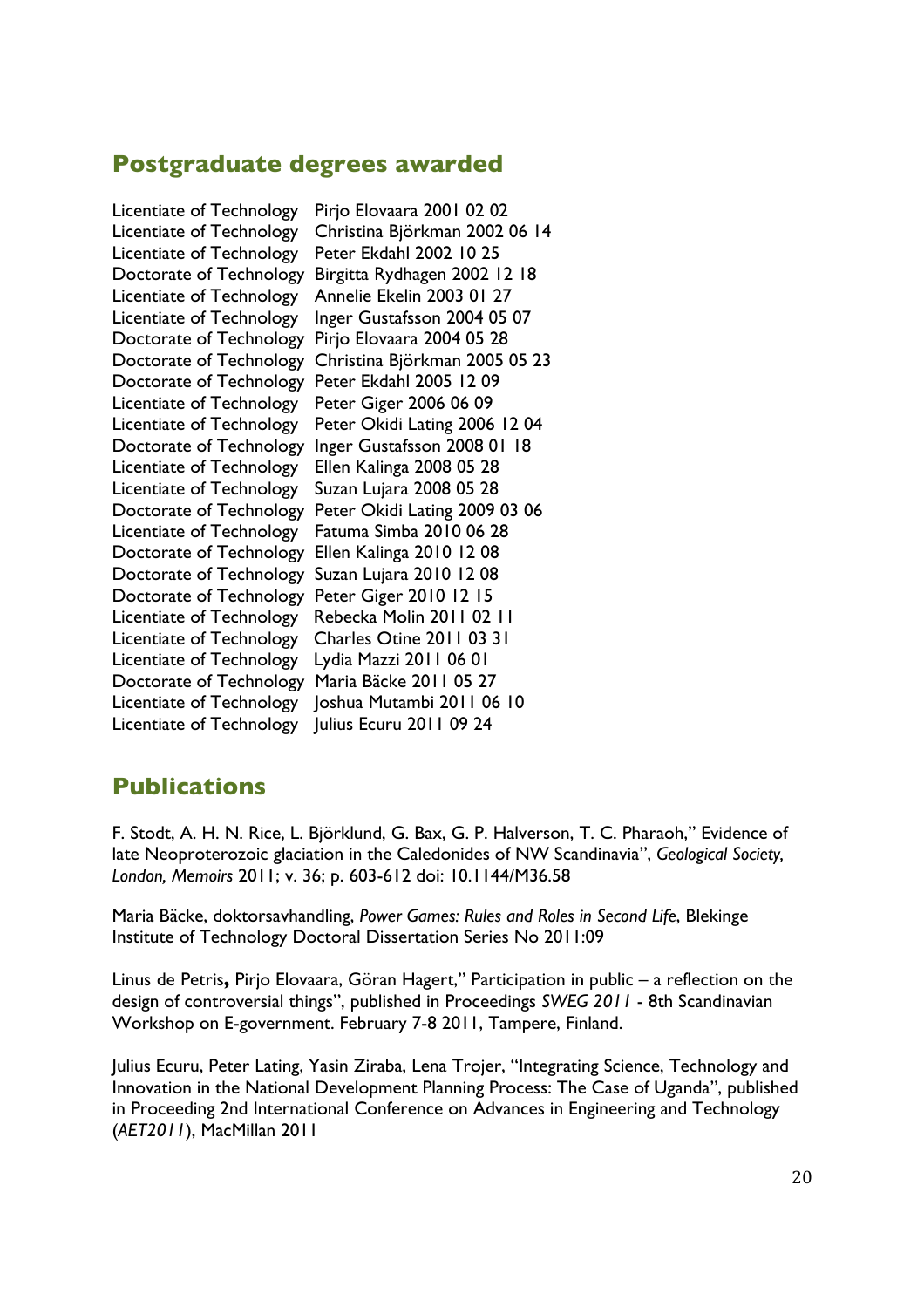Julius Ecuru, licavhandling, *Fostering Growth in Uganda's Innovation System*, Blekinge Institute of Technology Licentiate Dissertation Series No 2011:11

Pirjo Elovaara**,** "The uninvited – travelling around in an ICT-project", conference presentation at *Dilemmas for Human Services 2011*, Thursday 1st – Friday 2nd September 2011, London, UK

Pirjo Elovaara, Annelie Ekelin, "Digital Storytelling Crosswise - Silences, Places, Identities and Non-Humans", published in *Digital Proceedings The 4th International Conference on Digital Storytelling Create, Share, Listen*, Lillehammer, Norway, February 5-7, 2011. An edited version presented at Places, people, stories an interdisciplinary & international conference. Linnaeus University, Kalmar 28-30 September 2011

Pirjo Elovaara, Kerstin Gustavsson, "Ordering a messiness? – diffracting an ICT-project in Rwanda",conference presentation at The 6th European Conference on Gender and ICT, March 8-11, 2011, Umeå, Sweden

Pirjo Elovaara, Kerstin Gustavsson, "Ordering messiness? – diffracting an ICT-project in Rwanda*",* published in *Bridging Gaps – Empowering Women in Development through ICT* (Spider, 2011)

Peter Giger

- *Technoscience Philosophy –Deleuze and concept creation in relation to technnoscience practices*, to be submitted

- *The Thousand Plateaus of the Internet*, to be submitted

Lydia Mazzi Kayondo, Gerhard Bax, Sandy Stevens Tickodri Togboa, "Algorithmic Incorporation of Geographical Information Technologies in Road Infrastructure Maintenance in Uganda", published in Proceedings 2nd International Conference on Advances in Engineering and Technology (*AET2011*), MacMillan 2011

Lydia Mazzi Kayondo, Gerhard Bax, Sandy Stevens Tickodri Togboa, "Low Cost Methodology for Preliminary Road Maintenance Decision Support", published in *Proceedings 1st Conference on Advances in Geomatics Research*, Kampala, 2011

Lydia Mazzi, licavhandling, *Geographical Information Technologies for Road Infrastructure Maintenance in Uganda*, Blekinge Institute of Technology Licentiate Dissertation Series No 2011:08

Rebecka Molin, licavhandling, *A Sight/Site for Transparency or Opacity? Notes on Knowledge Production and Feminist Technoscience*, Blekinge Institute of Technology Licentiate Dissertation Series No 2011:01

Joshua Mutambi, Joseph K. Byaruhanga, Lena Trojer, Kariko B. Buhwezi, Peter O. Lating, "Transferring Best Practices for Uganda Technological Innovation and Sustainable Growth", published in Proceedings 2nd International Conference on Advances in Engineering and Technology (*AET2011*), MacMillan 2011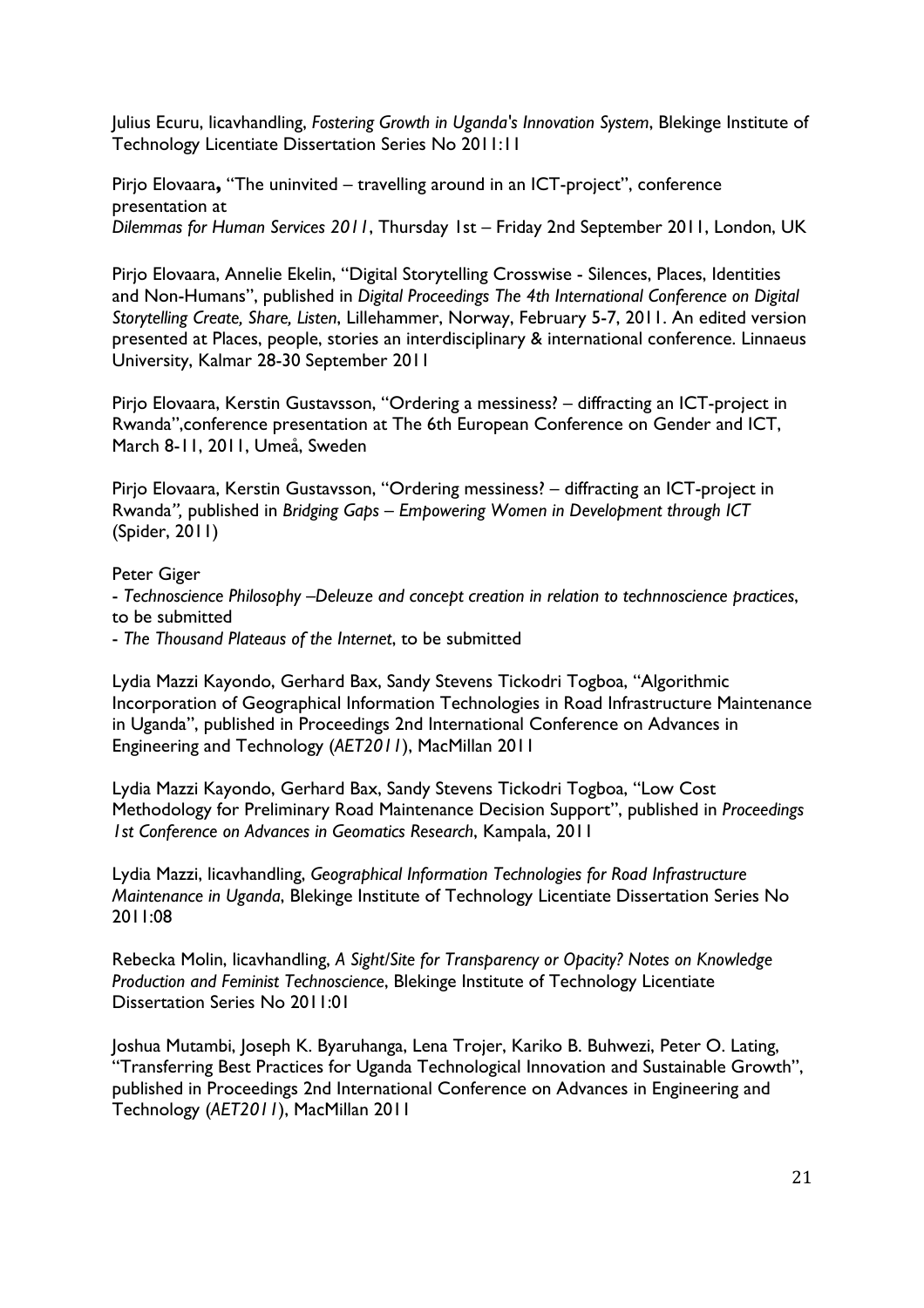Joshua Mutambi, licavhandling, *Stimulating Industrial Development in Uganda through Open Innovation Business Incubators*, Blekinge Institute of Technology Licentiate Dissertation Series No 2011:10

Peter Okidi-Lating, "Hybrid e-learning for rural secondary schools in Uganda: Co-evolution in triple helix processes" in *Proceedings of the Second International Conference on Advances in Engineering and Technology*, published by Macmillan Uganda (Publishers) Ltd, 2011, ISBN 978- 9970-214-00-7, pgs. 270-276.

Peter Okidi-Lating, "Longitudinal analysis of performance of Ugandan rural advanced level students in Physics practical"s in *Proceedings of the Second International Conference on Advances in Engineering and Technology*, published by Macmillan Uganda (Publishers) Ltd, 2011, ISBN 978-9970-214-00-7, pgs. 277-283.

Peter OkidiLating, *Realities of transdisciplinary research development in Uganda: Co-evolution in triple helix processes*. ISBN: 9970-05-040-X. Makerere University Press, Kampala, Uganda 2011

Charles Otine, licavhandling, *Participatory approach to data warehousing in health care: UGANDA'S Perspective*, Blekinge Institute of Technology Licentiate Dissertation Series No 2011:04

Kajsa Petersson, Pirjo Elovaara, "49 000 000 bubblor, mellan process och resultat", conference presentation *Högskola och samhälle i samverkan 2011* conference, May 4-6, 2011, Karlstad, Sweden

Birgitta Rydhagen, Carin Dackman "Integration of sustainable development in sanitary engineering education in Sweden", *European Journal of Engineering Education*, 2011, Vol. 36, No. 1, pp. 87-95.

Birgitta Rydhagen, "Det finns inga skadedjur", satellittext till Elin Wägners text "Molnfödelse", *Tidskrift för Genusvetenskap,* 2011 No.4.

Fatuma Simba, Lena Trojer, Bakari Mwinyiwiwa, Nerey Mvungi, Emmanuel Mjema, "Broadband Access Technologies for Rural Connectivity in Developing Countries", published in *International Journal of Research and Reviews in Computer Science* (IJRRCS), 2011 volume 2 issue 2.

Lena Trojer, Peter Okidi Lating, "Gender Research as Knowledge Resource in Technology and Engineering", published in *Proceedings of the Second International Conference on Advances in Engineering and Technology* (*AET2011*), MacMillan 2011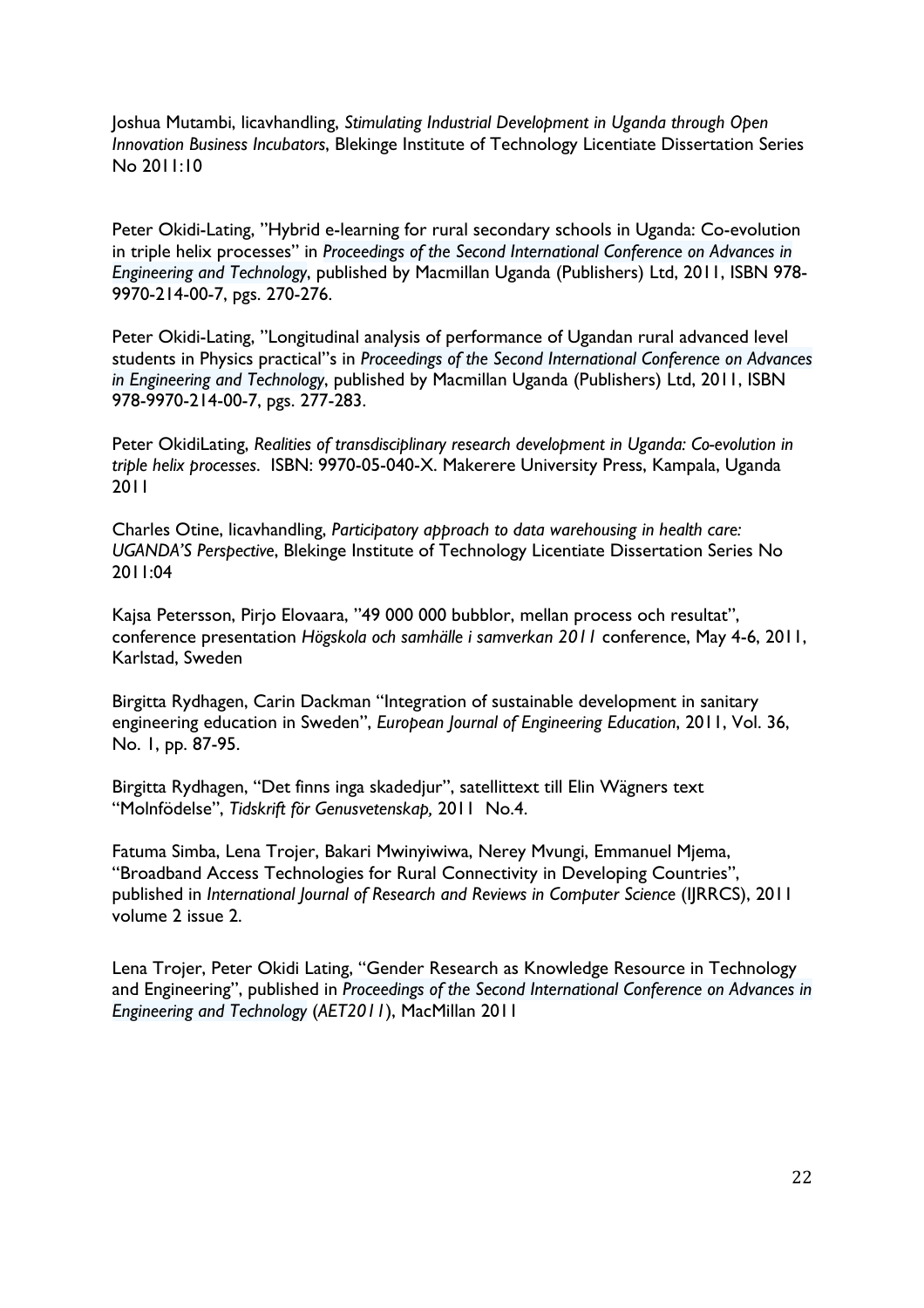### **Media Coverage about the Division of Technoscience Studies and its Members**

Virtuellt 25/2011: Interview with Pirjo Elovaara, www.bth.se/forskning.nsf/sidor/virtuelltarkiv

SPIDER NEWS, 2011, Peter Okidi Lating, The Ifarm Project, which aim is to develop and apply SMS technology to address the information and development needs of the under privileged dairy farmers in Western Uganda

http://www.spidercenter.org/news/spider-supported-ugandan-project- %E2%80%9Cifarms%E2%80%9D-wins-national-innovation-award

Daily Monitor, 2011 03 21, page 17, Julius Ecuru, "The only sub Saharan African on the Obama Bioethics commission",

Entré, nr 4, 2011, p. 9, Julius Ecuru o Joshua Mutambi, "Uganda behöver fler inkubatorer" (Uganda needs more incubators)

Genus nr 1 / theme Innovation, page 26 – 29, 2011, Porträttet (The Portrait), Lena Trojer, http://issuu.com/genus\_sv/docs/genus1\_11

Interview in Radio Blekinge 2011 12 20 about BTH and gender equality.

### **Postgraduate activities**

### **InterGender**

#### *ToS partner in the VR funded National Graduate School*

InterGender links Swedish PhD programs in Gender Studies and set up relations to four major European Research Schools within the area. Participants are Gender Studies units at the universities in Blekinge, Göteborg, Linköping, Luleå, Lund and Örebro that have established Gender Studies as a research training area of its own, as well as Gender Studies units at the universities of Stockholm, Uppsala and Umeå. International partners are the Finnish, the Dutch and the Inter-Nordic gender research schools as well as the transdisciplinary gender research school at Humboldt University, Berlin. InterGender is linking these strong, but scattered research training units in a joint, systematized program of PhD courses, PhD supervisors' courses, thematic research seminars and conferences. A clustering of PhD students in long-term trans-institutional and ICT-facilitated discussion groups is an aim. It is expected that InterGender will generate synergies and a significantly enhanced level of quality due to critical mass and complementary expertise of the research staff. Pirjo Elovaara, Lena Trojer and Rebecka Molin are working with InterGender. During the year a thematic workshop was planned. Associate professor Laura Watts at IT University of Copenhagen was booked as the resource person under the theme of *Future Imagination*. The workshop is planned for March 2012 at BTH, campus Karlshamn.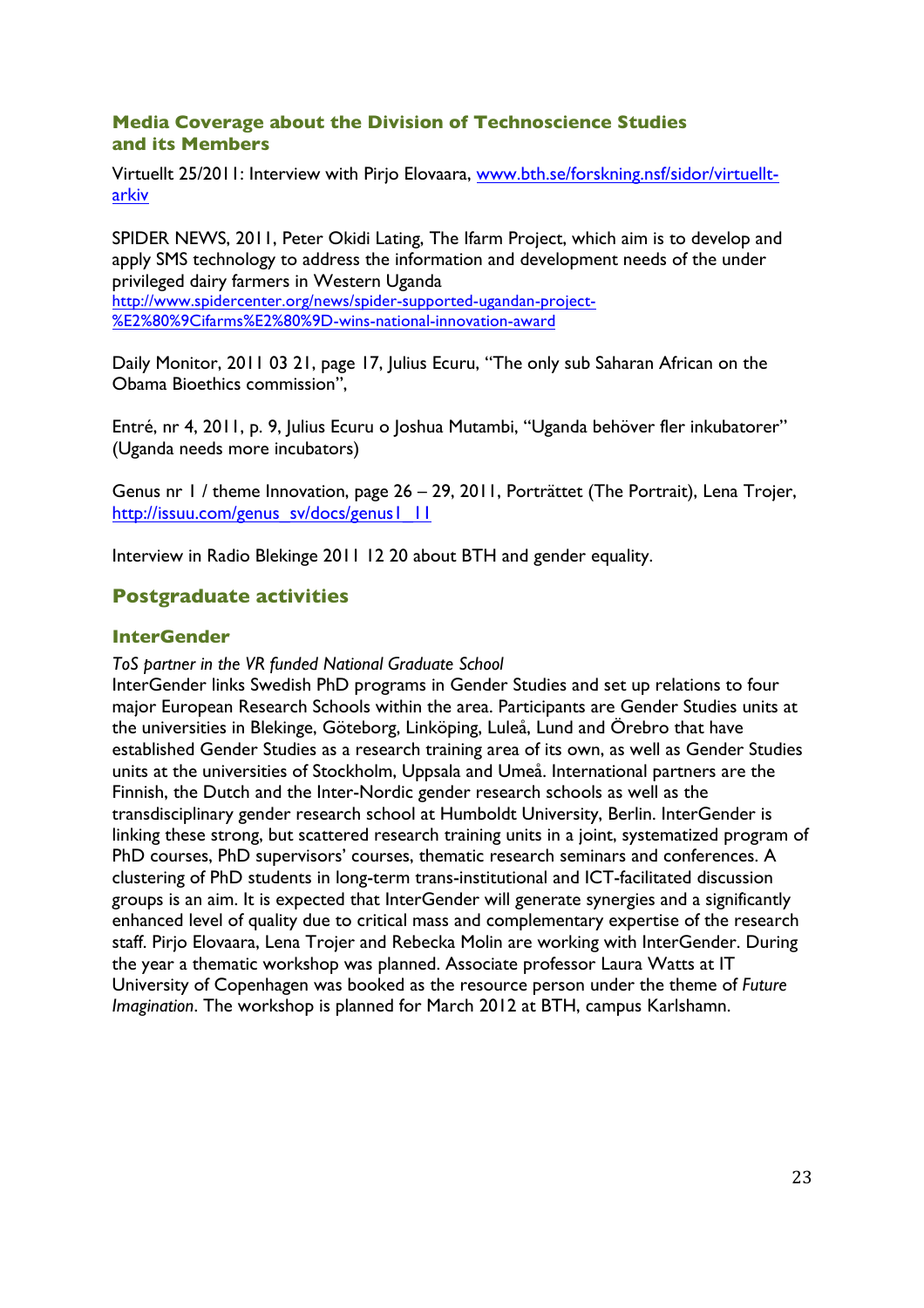### **Research supervisor training**

### *FLUS, 4,5 ECTS*

The two universities BTH and Linné University in Växjö and Kalmar provide a joint research supervisor training for staff holding a Ph.D. The Faculty Board has tasked Lena Trojer to be the programme director on BTH's behalf. During the year Peter Giger participated in the supervisor training starting in December 2011.

### **Division Seminars and Graduate Course**

Staff engaged in research at Technoscience Studies as well as lecturers gather for division seminars and graduate courses, where research activities and fundamental choices for our understanding of the field are discussed and developed and where individual researchers present their work for discussion. The following division graduate course and seminars were held during the year:

2011 01 24 Aesthetics in a Bauhaus university context, Professor Frank Eckardt, Bauhaus university, Weimar, lecture at Graduate course Aesthetics for Digital Media. 2011 02 06 Literature seminar with text of Jan Thavenius – Pedagogics of Aesthetics, The Radical Aesthetics, Graduate course Aesthetics for Digital Media. 2011 03 18 Aesthetics and Industrial Design, Professor Henriette Koblanck, Linnéuniversitetet and BTH, lecture at Graduate course Aesthetics for Digital Media. 2011 04 28 Manual skills and feminist technoscience, Technology licentiate Rebecka Molin, 2011 06 14 Research seminar on research activities at ToS 2011 09 15 Research seminar on research activities at ToS 2011 10 28 Research seminar focusing the concept technoscience 2011 12 19 Literature seminar on *Bodily Natures* by Stacey Alaimo and *Between the Practical and the Academic, The Relation of Mode 1 and Mode 2 Knowledge Production in a Developing* 

*Country* by Dana G. Holland plus presentation of research activities at ToS.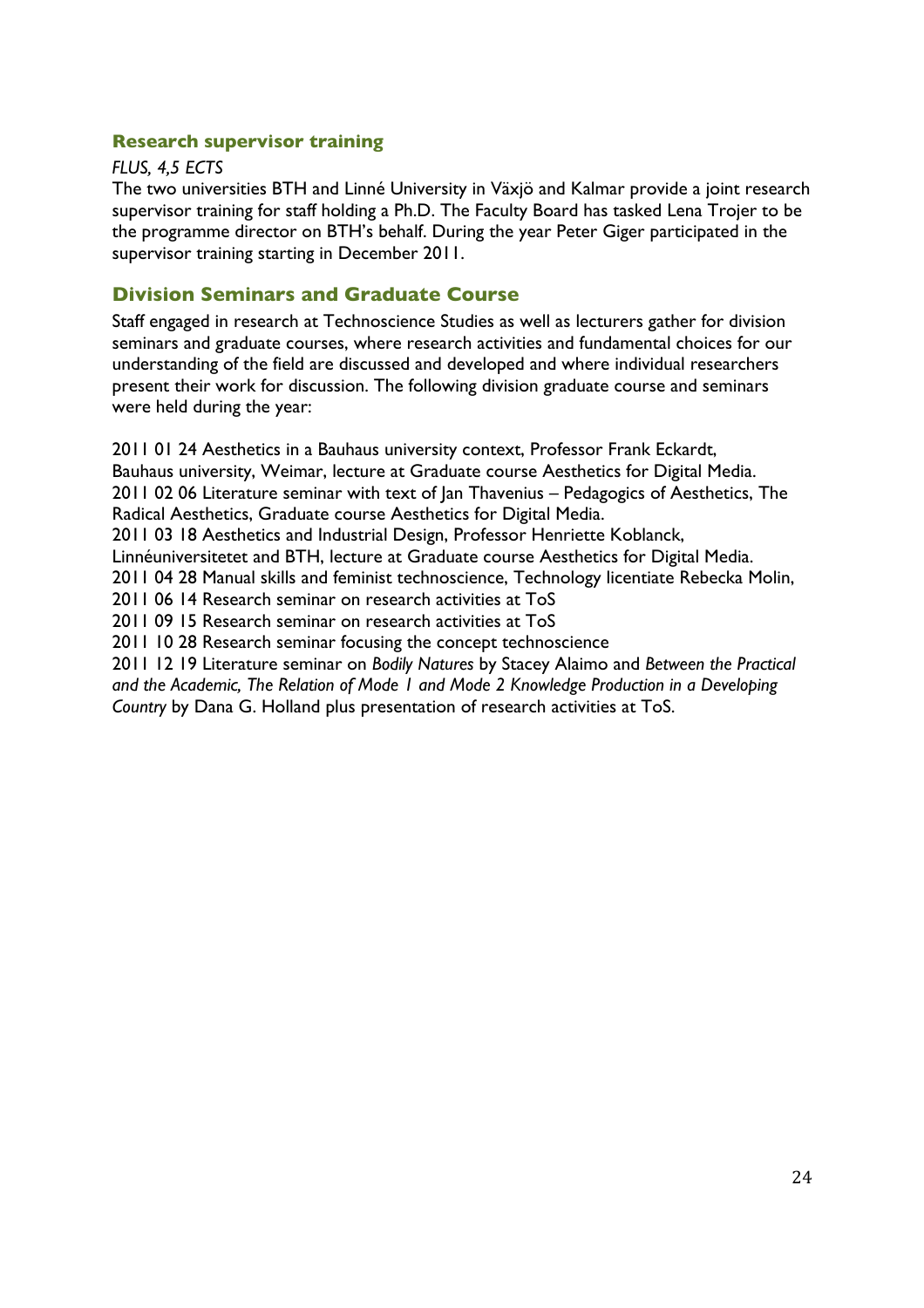# **Development of the R&D profile Design for Digital Media**

### *Position*

The development work of the Media Technology Group in the undergraduate programs indicates that the core knowledge foundation of design for digital media is evolved in the expression of the production (in Swedish gestaltande produktionen). Consequently there are specific demands on the epistemological and methodological bases as well as the formation of the R&D profile to support the activities.

The objectives of the R&D profile of Design for Digital Media are:

- to strengthen and more clearly articulate the design environment for undergraduate courses
- to develop Master programs and courses on graduate level
- to develop the research profile of Design for Digital Media in the PhD program of Technoscience Studies into a specific PhD program of its own
- to provide relevant qualifications for the teacher staff of Media Technology at graduate level
- to strengthen cooperation with external education and research actors nationally and internationally
- to develop co-production with the industry and the public sector.

The R&D profile of Design for Digital Media includes the following:

- Seminars developing the conceptual repertoire. The activities are open to the teacher as well as researcher staff. This enables us to identify and prioritise the needs of qualification for our teachers. The activities include seminars with guest speakers, literature and writing workshops, participation in conferences with papers.

- Courses at graduate level to qualify the teachers and invite applicants from other university sections and colleges in order to broaden our networks.

- Graduate school at the national level in collaboration with other universities. This facilitates teachers' qualifications and networking.

- Research groups focusing three areas: theory, development of design education and applied research.

### *The Swedish Faculty for Design Research and Research Education*

Design for Digital Media at ToS is a member of the Swedish Faculty for Design Research and Research Education. The aim of the Swedish Faculty for Design Research and Research Education (previously the Center for Research in Design) is to create a solid, critical and future-oriented platform for research, advanced practice and education in the field of design.

The Swedish Faculty for Design Research and Research Education was founded in December 2007 financed by Swedish Council of Research (VR) and Royal Institute of technology (KTH) and is a national center for design research based at KTH Royal Institute of Technology. The faculty encourages the development of design as a field of knowledge so that it can respond to social, economic and technological challenges in society in a sustainable, innovative and aesthetically aware manner. Currently the faculty is hosting 47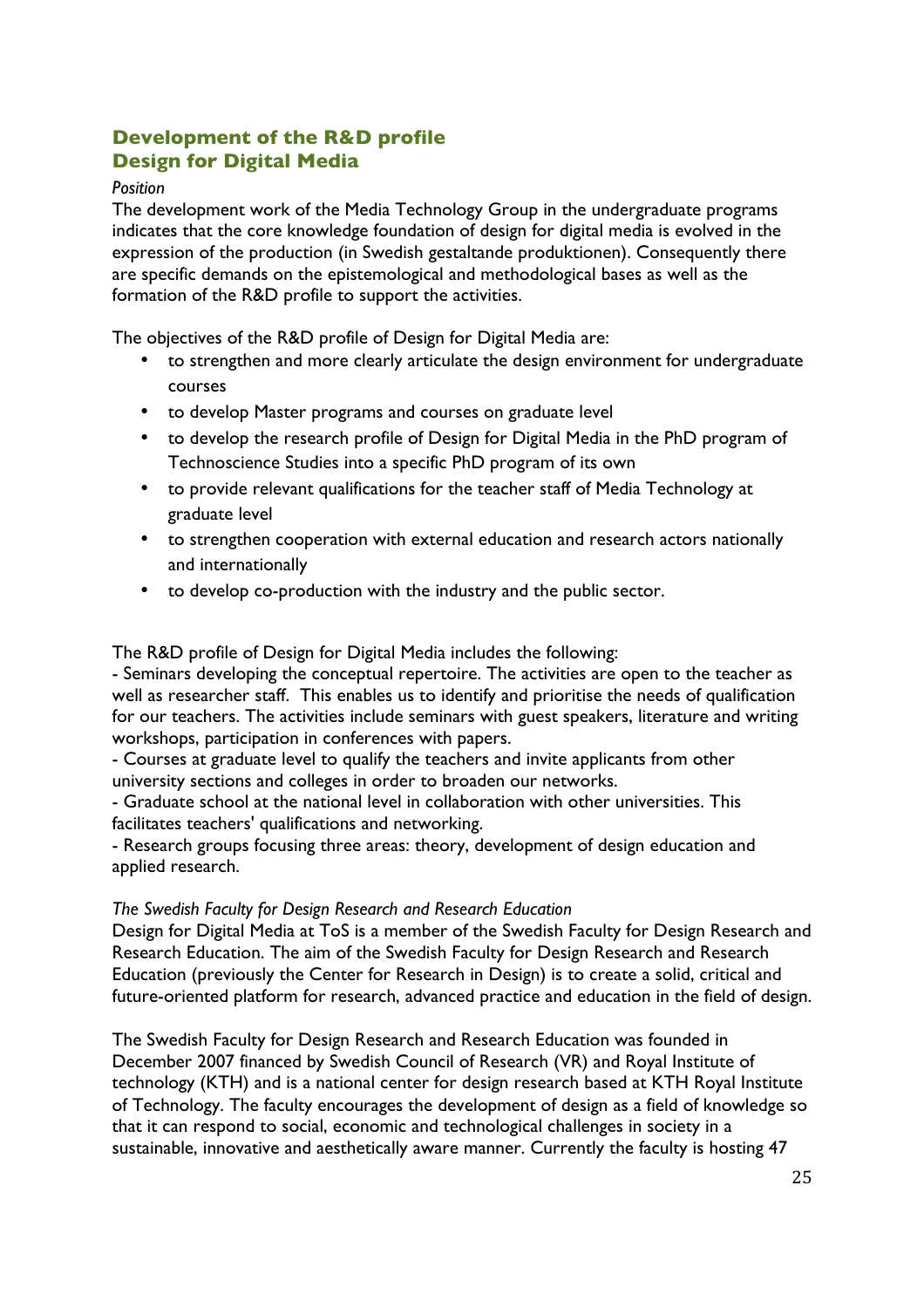doctoral students from 12 of its 20 member institutions throughout Sweden.

Design concerns us all - everyday and everywhere, in private and in public. In this sense, design is society's biggest cultural sector. Thanks to its ability to effect renewal, design also has a decisive impact on competitiveness in many industries. Design research is needed so that design can develop its cultural and innovative role to meet the future's complex and rapidly changing world with its increased demands for sustainable development.

### *Research Development of Design Methodology*

Professor Henriette Koblanck continued to be linked to ToS as guest professor during 2011. This was funded by the savings bank's foundation of Karlshamn Bank. The focus of the collaboration is development of design understandings and design practices for the research profile Design for Digital media. Henriette Koblanck holds a professor chair in design at the Department of communication and design at Linné University. Thanks to her work ToS and DSN, campus Karlshamn is full member of the research network S&R, Swedish Design Research Network. This broadens the national network considerably for the profile Design for Digital Media as well as brings the research into the national graduate school named Design faculty together with additional 18 universities in Sweden, se above. Henriette Koblanck works with a longterm competence development within design for research and teaching staff at ToS and DSN. Peter Giger, Paul Carlsson and Anders Falk participated in activities at the Design faculty during the year.

## **The International Graduate School on Innovation Systems, Clusters and Development**

### *Background*

As an impact of the development of the Innovation systems and Clusters program in East Africa (ISCP-EA) since 2004 and in Bolivia Cochabamba since 2007 one research component identified in the programme is PhD training. This component contributes with a research based understanding and practice of the development of innovative clusters and innovation systems. A number of active cluster facilitators have expressed a strong wish to do research as a PhD candidate within the frame of the ISCD or are already PhD students and wish to be linked to a graduate school of the ISCD.

The objective of the International Graduate School is

- to develop research based understanding and practice of innovative clusters and innovation systems and thus contribute to social/economic sustainability.

- to give PhD students international experiences and benchmarking possibilities within the core knowledge field of the graduate school as well as networking possibilities of value for future carrier.

Each PhD student is registered in his/her home university and follows the regulations of the home university. The doctoral student is free to participate in any of the activities offered by the graduate school. The participating doctoral student will receive a certificate from the graduate school when achieving doctoral degree.

The activities suggested include a curriculum catalogue, consortium of universities and key institutions, summer school focusing cluster development, innovation system and innovation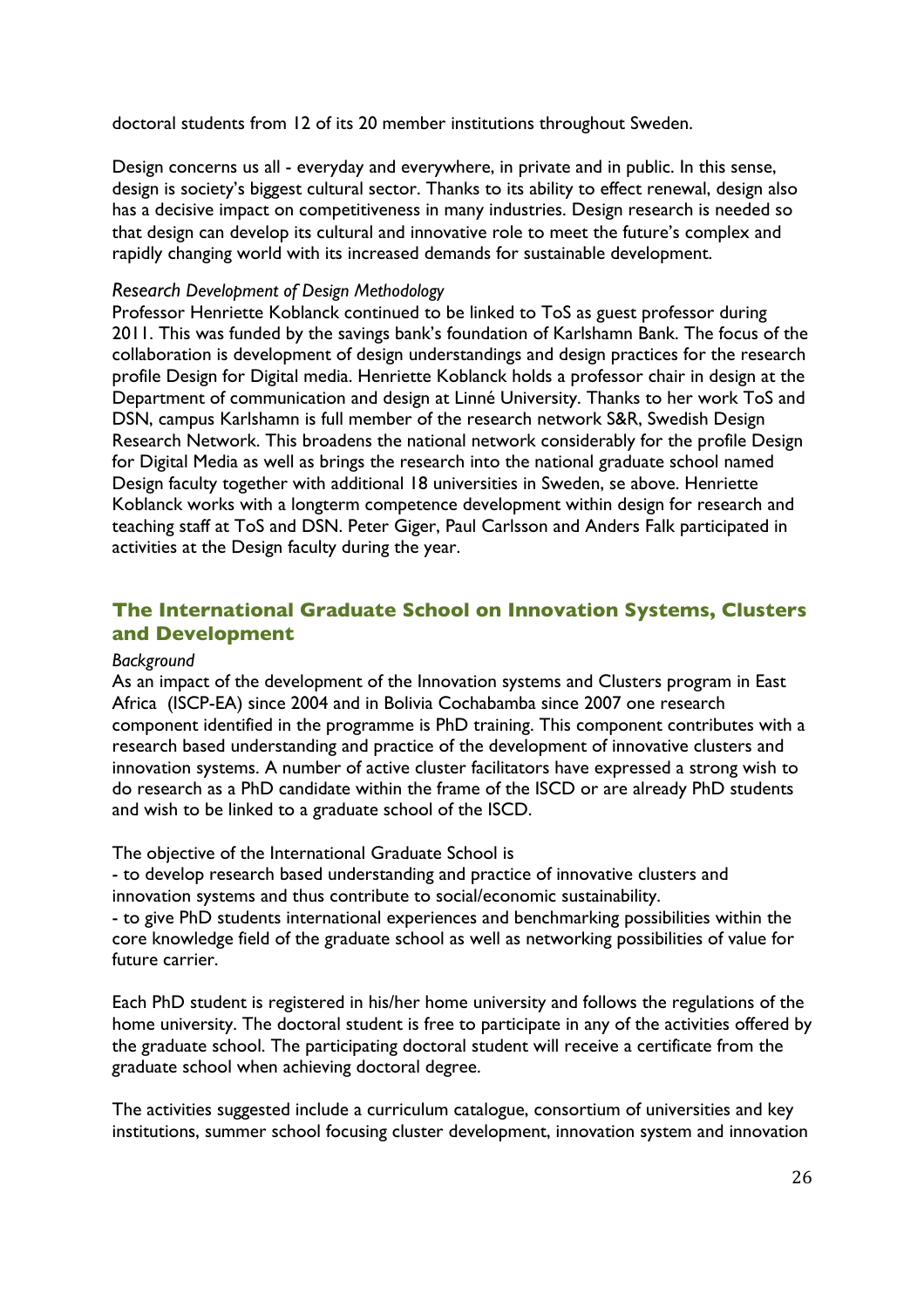and development studies, list of PhD themes linked to relevant problem identification and advanced supervisor collegium development.

Presently Joshua Mutambi, Julius Ecuru and Carlos Acevedo are doing their research within the International Graduate School. Other PhD students are affiliated. Joshua Mutambi and Julius Ecuru defended successfully their **licentiate theses** at BTH during the year. An international group of supervisors is formed. Meetings were conducted with the Vice Chancellor of the Nelson Mandela African Institute of Science, Technology and Innovation in Arusha, Tanzania, concerning an African university hub for the International Graduate School. The Director of the International Graduate School, Tomas Kjellqvist, is heading the development of **a university consortium** with the following partners (in the initiating phase) - Institute of Economic Research on Innovations, Tschwane University, South Africa, the Nelson Mandela African Institute of Science and Technology, Arusha, Tanzania, UMSS, Bolivia, UNU – Merit, Maastricht, Netherlands, Aalborg University, Denmark, BTH, Research Policy Institute, Lund University, Sweden.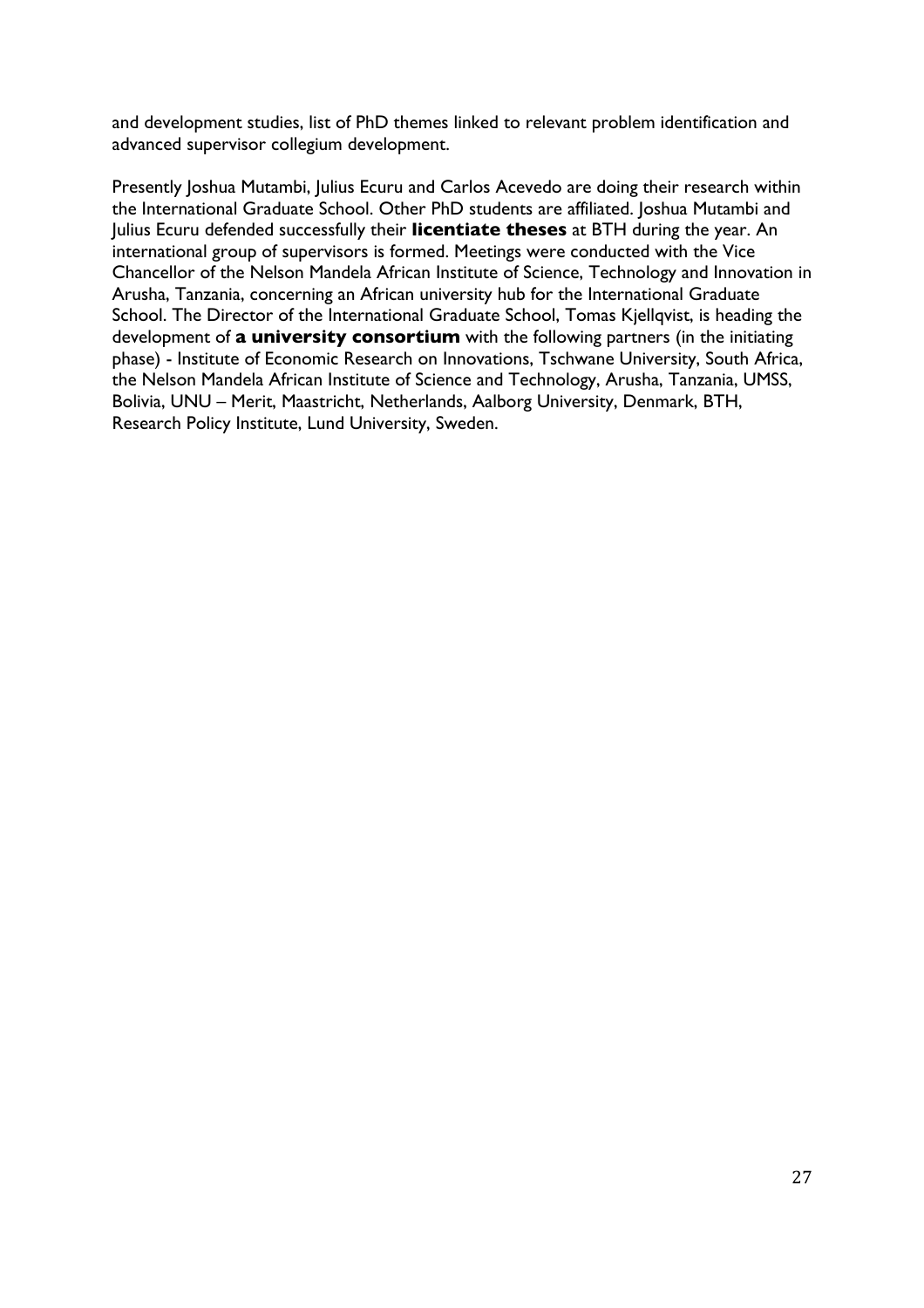# **Internationalisation**

Technoscience Studies was involved in the following international R&D&I activities:

## **Partners in Developing Countries**

Cooperation with the *College of Engineering and Technology (CoET) at the University of Dar es Salaam, Tanzania*, on an e-learning project. The form of cooperation is via doctoral studies within the Sida funded program ICT - Design and Implementation of a Web-based Interactive E-learning Framework. Two doctoral students, Ellen Kalinga and Suzan Lujara defended successfully their doctoral theses in December 2010. Fatuma Simba is finalizing her Ph.D. studies at both CoET and BTH, with three Tanzanian research supervisor and two Swedish research supervisor (ToS, Lena Trojer, Birgitta Rydhagen). Both Ellen Kalinga, Suzan Lujara and Fatuma Simba have conducted / are conducting their PhD studies both at their home university UDSM and at BTH.

Cooperation with the *College of Engineering, Design, Art and Technology (CEDAT) at Makerere University, Uganda***,** on e-learning, datamining, GIS and innovation system projects. The form of cooperation is via doctoral studies and one postdoc. Four doctoral students, Charles Otine, Lydia Mazzi, Joshua Mutambi and Julius Ecuru are doing their Ph.D. studies at Makerere University and BTH with Ugandan research supervisors and Swedish research supervisors (ToS, Gerhard Bax, Birgitta Rydhagen, Lena Trojer). Peter Okidi Lating from Makerere University is doing his postdoc in collaboration with BTH, ToS.

Cooperation with the *Universidad Mayor de San Simón (UMSS) in Bolivia* on development of innovation systems. The form of cooperation is via doctoral studies. One doctoral students, Carlos Acevedo at UTT (Technical Transfer Unit at UMSS) is doing his Ph.D. studies at BTH with two Bolivia research supervisors and two Swedish research supervisor (ToS, Lena Trojer, Birgitta Rydhagen).

ToS was involved in a collaboration project concerning SMS-services for the rural areas in Uganda. The title of the project is "Leveraging mobile platform technology to address the information and development needs of marginalized communities (rural and urban poor)." The project management is located at CEDAT, Makerere University, in Uganda, with ToS at BTH as the Swedish collaborating partner. The collaboration also involves the ICT cluster in Uganda.

ToS is a collaborating partner to the new **Muni University, Uganda**, in the development of the Faculty of Technoscience both concerning under graduate curriculum, research and ICT infrastructure development.

The Scandinavian Institute for Competitiveness and **Development (SICD)** placed at ToS and supported by Sida and VINNOVA continued its activities in East and West Africa and Bolivia, see the website //si4cd.wordpress.com. The mission of SICD is to support social and economical development by facilitating cluster development and innovation. SICD include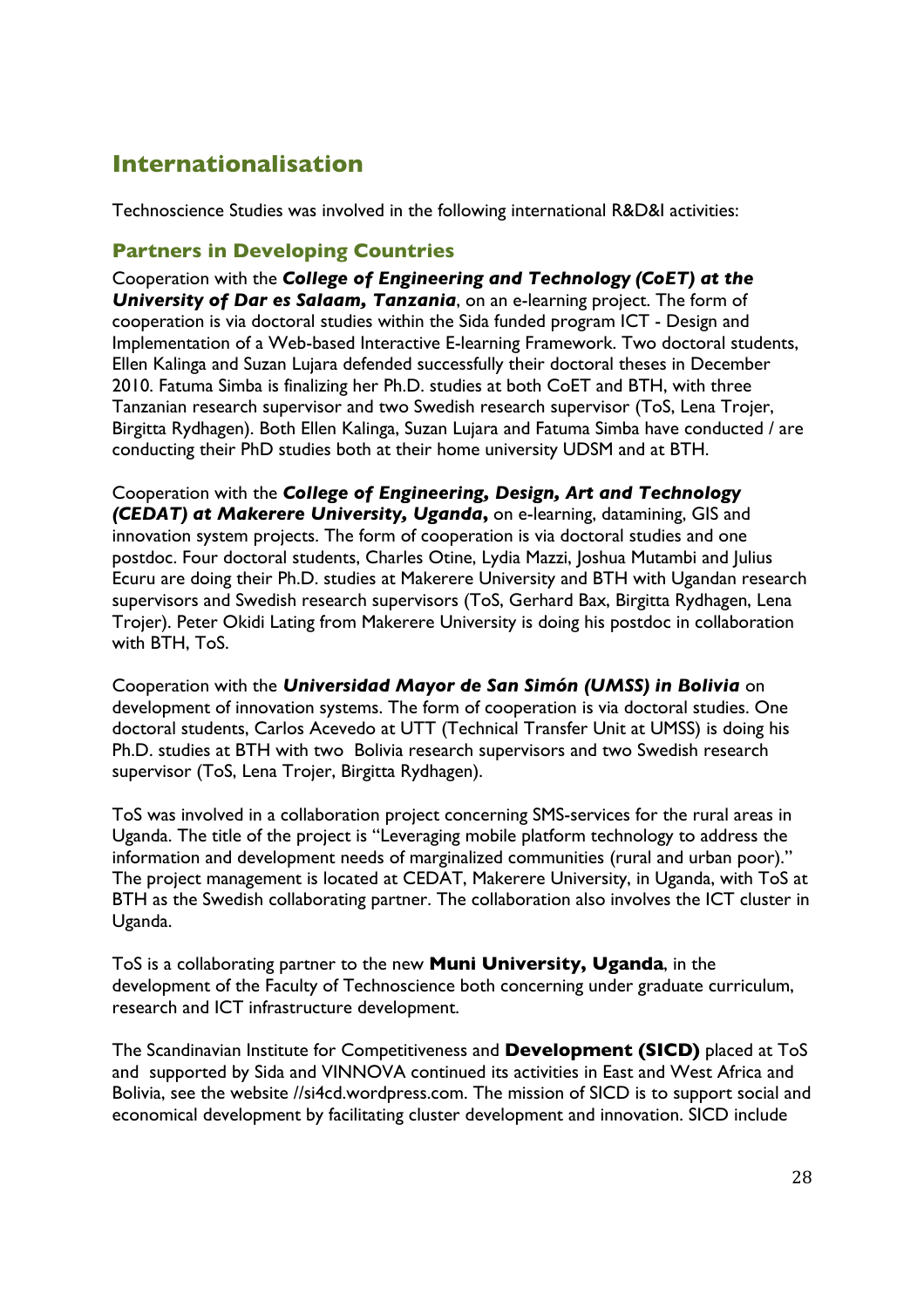collaborations between Swedish and African partners since 2003 and Bolivian partners since 2007.

Erik von Bahr, Dan Sjögren, Peter Kempinsky, Tomas Kjellqvist, Lena Trojer together with external experts constitute an international team working with Sida funded programs on Innovation Systems and Innovative Clusters Africa and Bolivia in partnership with SICD. The African program is coordinated by **PACF (Pan African Competitiveness Forum).** PACF conducted during 2011 an annual conference in Uganda and cluster training workshops in Kenya. A comprehensive Completion Report of the Sida funded PACF / SICD program 2010 – 2011 can be found at ToS website www.bth.se/tks/teknovet.nsf The Sida funded **Innovation System and Clusters Program in Mozambiqu**e was relaunched. SICD collaborates with **FNI** (National Research Fund Mpzambique) and conducted a facilitator training in a team including experts from SICD and PACF-Tanzania and PACF-Uganda.

In Bolivia the SICD team was facilitating training of cluster development in Cochabamba in collaboration with **UTT at UMSS** and with **DIPGIS at UMSA** (Universidad Mayor de San Andrès) in La Paz.

The implementation of *the International Graduate School on Innovation Systems, Clusters and Development* continued during the year in close collaboration with PACF, Makerere University and UMSS in Bolivia, see above. Joshua Mutambi, Julius Ecuru and Carlos Acevedo are doing their research within the International Graduate School. Other PhD students are affiliated. Joshua Mutambi and Julius Ecuru defended successfully their **licentiate theses** at BTH during the year. An international group of supervisors is formed. Meetings were conducted with the Vice Chancellor of the Nelson Mandela African Institute of Science, Technology and Innovation in Arusha, Tanzania, concerning an African university hub for the International Graduate School. The Director of the International Graduate School, Tomas Kjellqvist, is heading the development of **a university consortium** with the following partners (in the initiating phase) - Institute of Economic Research on Innovations, Tschwane University, South Africa, the Nelson Mandela African Institute of Science and Technology, Arusha, Tanzania, UNU – Merit, Maastricht, Netherlands, Aalborg University, Denmark, BTH, Research Policy Institute, Lund University, Sweden.

*Central Institute for Applied Geosciences (CAIAG, Bishkek, Kyrgyz Republic)* is

the main partner in the Tien Shan region for our climate change related project EurasClimpact (see below). Gerhard Bax is responsible for dissemination of research results and training of local partners in mitigation of global change related geohazards. For a work shop and training sessions an Open Source E-learning platform (LMS) has been established locally in Bishkek.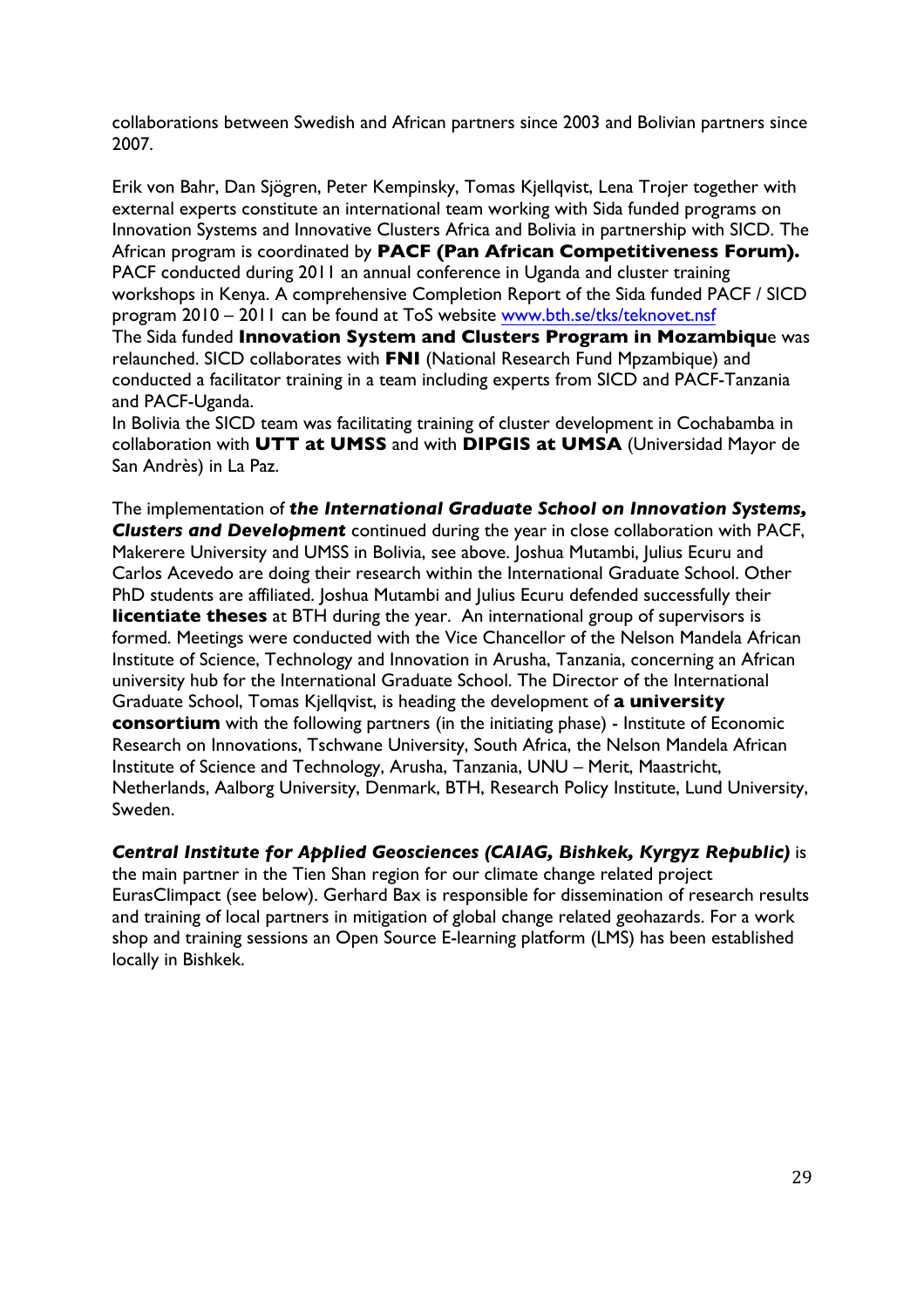### **Partners in High Income Country**

### *Humbolt University, Berlin*

ToS collaborates with Humbolt University via the national graduate school InterGender.

#### Bauhaus University, Weimar

The collaboration with Bauhaus University and its Media Faculty continued during the year with the Graduate course Aesthetics for Digital Media The development of long term relations with Bauhaus University in Weimar is highly valued by ToS and will find its more concrete activities in due time.

### *The GenisLab*

The project aims to implement structural changes in a group of selected scientific organisations in order to overcome the factors that limit the participation of women in research. The nine partners are: CSIC (Spanish Superior Council for Scientific Research) Institute for Polymer Science and Technology, Spain; IPF - Leibniz Institute of Polymer Research Dresden, Germany; FTM UB Faculty of Technology and Metallurgy, University of Belgrade, Serbia; NIC\_National Institute of Chemistry, Slovenia; INFN, National Institute for Nuclear Physics, Italy; BTH\_Blekinge Institute of Technology, Sweden. Technical partners are: FGB- Fondazione Giacomo Brodolini, Italy; ITC/ILO\_ International Training Centre of the International Labour Organization, Un Agency, International; ADS - Italian women in science organization, Italy.

During the year the BTH team of GenisLab coordinated a gender equality audit conducted by ITC/ILO International Training Centre of the International Labour Organization at BTH in May 2011. For further information see www.bt.se/genislab

### *Department for Environmental Geosciences, University of Vienna,*

is contractor in the international project *Impact of climate change and related glacier hazards and mitigation strategies in the European Alps, Swedish Lapland and the Tien Shan Mountains, Central Asia*. Other cooperation partners ar: Austrian Central Institute of Meteorology and Ge-ophysics (ZAMG) and GeoForschungsZentrum Potsdam, Germany), more information is available on the official project-websit*e* http://www.bth.se/dsn/eurasclimpact.nsf

# **Cooperation between BTH, business and the community/politics**

The cooperation profile of BTH is an explicit praxis in the activities of the Division of Technoscience Studies. Indeed, this praxis in itself constitutes empirical results for the production of knowledge, broadens the understanding of technology and innovation and creates relevance for the activities of ToS.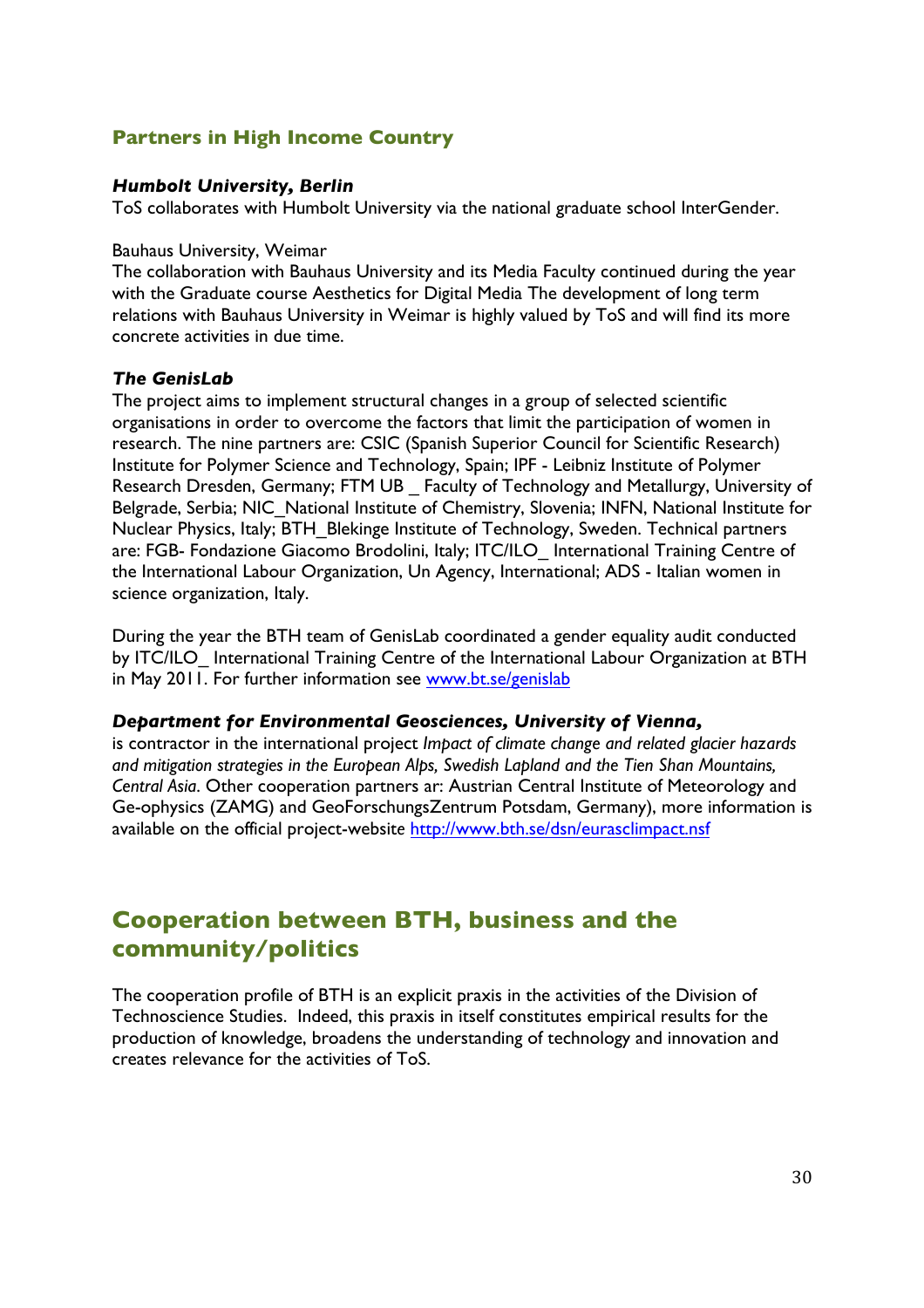### **BTH campus Karlshamn**

Most staff at the Division of Technoscience Studies is deeply involved in BTH's construction of a university campus in Karlshamn. This effort began in 2000 and has intensified as operations grow. During the past year this effort involved advanced cooperation in what is described as a triple helix context. The collaboration at NetPort also pertains to all kinds of undergraduate education and student issues, cooperation with upper secondary schools and other education providers, various EU project constellations, support for research also in cooperation with experience-based learning, local government and business contacts, incubation activities with participation in the savings bank's foundation of Karlshamn Bank (Sparbankens Näringslivsstiftelse) to promote economic development, etc. The long term support from the local Government of Karlshamn is highly appreciated and constitutes a base for a very fruitful development of NetPort.

NetPort and BTH are situated in the same premises. There are many activities going on at NetPort, which means visibility for BTH's presence in Karlshamn and a form of indirect marketing. The contacts with NetPort's director and staff during the year were vital for a fruitful collaboration especially in the profile area of Digital Media at BTH campus Karlshamn.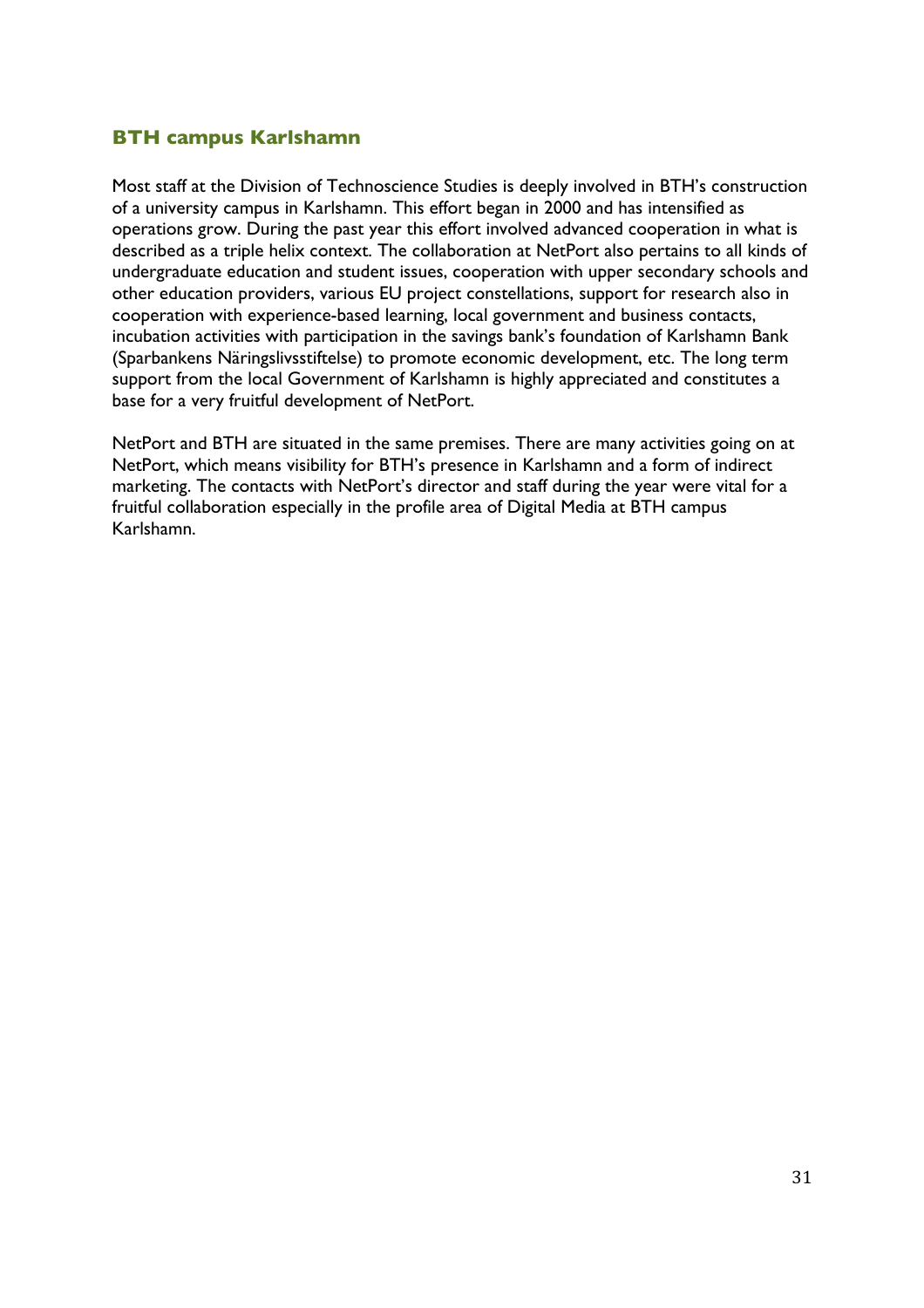# **Commissions**

Below is a presentation of commissions the staff members at the Division of Technoscience Studies had during the year, both at BTH and elsewhere. A conclusion to be drawn from the list of commissions as well as what is presented above, is that the collected expertise found at ToS is relevant in numerous important contexts.

### Peter Ekdahl

- Co-supervisor for the PhD students Rebecka Molin and Anders Falk
- Acting dean of School of Planning and Media Design, 2009 2011
- Dean of School of Planning and Media Design 2011-

### Pirjo Elovaara

- Co-supervisor for Thomas Persson in his PhD project "Making the Desirable Feasiability towards an Integration of Gender Knowledge into Informatics Study Programs" (Nationella genusforskarskolan / Mittuniversitetet). He defended his thesis 2011.
- Co-supervisor for Linus de Petris in his PhD project "Technology as an intrinsic part of humans - from eGovernment to iGovernment"
- Member of the Gender Expert Group at National Research Council
- Board member of the National Graduate School InterGender, 2008 –
- Member of the GADNET network
- Reviewer for Information, Communication and Society Journal, Graduate Journal of Social Science and Women, Work and Organization
- Committee member for IADIS ICT, Society and Human Beings conference
- Committee member of the  $6<sup>th</sup>$  European Symposium on ICT and Gender

### Peter Giger

- Member of the planning committee for the culture house, Östra Piren, Karlshamn
- Member of the research network "Digital Art and Culture in the Age of Pervasive Computing'
- ・ Editor and technical developer of International Journal of Feminist Technoscience
- Co-supervisor for Anders Falk in his PhD project "The digitizing of rituals; aesthetics in digital media"
- Co-supervisor for Linda Paxling in her PhD project "The reality producing dynamics of the mobile artefact in East Africa"

### Tomas Kjellqvist

- Vice-Chair of the Swedish National Commission for Unesco
- Member of the scientific expert group for Unesco, coordinated by the Swedish Research Council
- Member of the Advisory Board to CAAST-Net

### Birgitta Rydhagen

- Contact person at BTH in the national research network Gender and Development studies (GADNET)
- Second supervisor to PhD students Ellen Kalinga, Suzan Lujara and Carlos Acevedo.
- Reviewer for International Conference on Engineering and Meta-Engineering (ICEME)